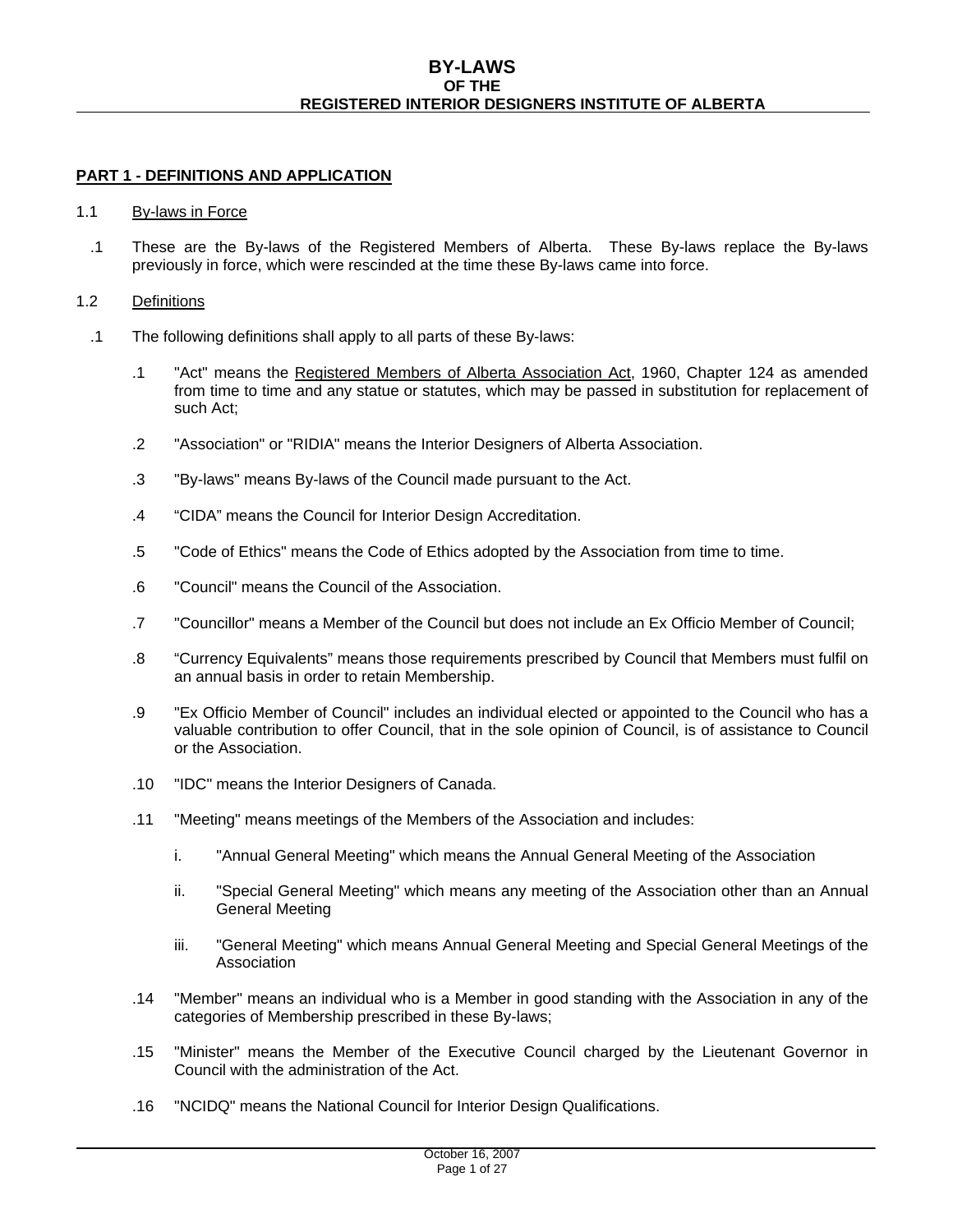- .17 "Officers" means the Officers of the Association pursuant to these By-laws who are the Councillors of the Association that fill the offices of President, Vice-President, Secretary-Treasurer.
- .18 "Ordinary Resolution" means a resolution passed at a properly convened General Meeting of the Association by more than 50% of the votes cast on that resolution.
- .19 "Person" includes an individual, partnership, association, corporation, trustee, executor, administrator or legal representative.
- .20 "Practice Review Committee" means the Practice Review Committee established to these By-laws;
- .21 "Register" means the Records and Registers of Members in the Association established by Council and maintained by the Registrar.
- .22 "Registered Member" means a Registered Interior Designer.
- .23 "Registrar" means the Registrar of the Association elected to the Council or appointed by Council.
- .24 "Signing Officer" means any Person authorised to sign instruments on behalf of the Association by virtue of the Act, the By-laws or by a resolution of the Association or Council.
- .25 "Special Resolution" means a resolution passed at a properly convened General Meeting of the Association by more than 3/4 of the votes cast on that Resolution.

## 1.3 Changes of Number and Gender

.1 These By-laws are to be read with all changes of number and gender required by the context.

## 1.4 Headings for Reference Only

.1 The headings in this By-law are for ease of reference only and shall not affect in any way the meaning or interpretation of this By-law.

## 1.5 By-laws Subject to Act

.1 All provisions of these By-laws other than Part I are subject to the provisions of the Act whether or not any provision of this By-law is expressly stated to be so subject. All terms which are contained in the By-laws and which are not defined herein shall have the meanings given to such terms in the Act.

## **PART 2 - MEMBERSHIP CATEGORIES**

- 2.1 Membership
	- .1 Membership in the Association shall consist of all Members of the Association at the time the By-laws came into force who maintain their Membership in good standing and any Person who became a Member after the By-laws came into force who maintain their Membership in good standing.

## 2.2 Good Standing

- .1 A Member is deemed up-to-date for the purpose of this section if the Member:
	- .1 fulfills all the requirements of the category of Membership to which they belong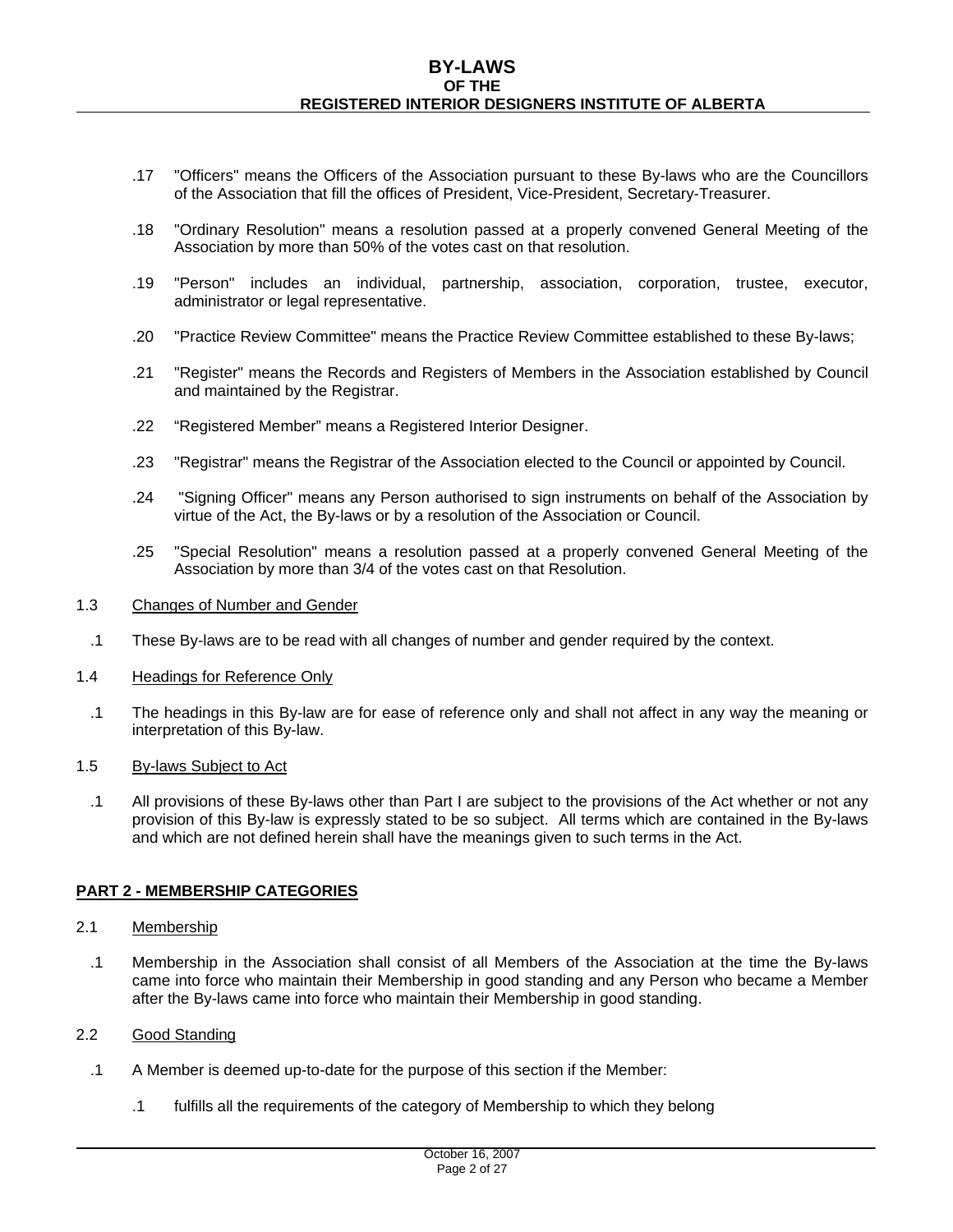- .2 is not under suspension pursuant to the Act.
- .2 A Member is deemed up-to-date for the purposes of this section if Council has waived:
	- .1 the payment of part of all or of that Member's fees, dues or levies
	- .2 if Council has varied the time for payment for all or part of that Member's fees, dues or levies, and
	- .3 that Member is not in default of the waived or varied payment amounts and schedule set out by Council.
- .3 A Member is deemed up-to-date for the purpose of this section if:
	- .1 Council has waived the fulfilment, in part or of all, of that individual's personal professional liability insurance, currency and/or continuing education requirements
	- .2 Council has varied the time for fulfilment of personal professional liability insurance, currency, and/or continuing education requirements, and
	- .3 that Member is not in default of the waived or varied personal professional liability insurance, currency, and/or continuing education requirements schedule as set out by Council.

## 2.3 Categories of Membership

- .1 The following categories of Membership are established in the Association:
	- .1 Registered Member
	- .2 Provisional Member
	- .3 Associate Member
	- .4 Student Member
	- .5 Fellow Member
	- .6 Honourary Member
	- .7 Inactive Member
	- .8 Retired Member

## 2.4 Registered Member

- .1 A Registered Member is one who meets all of the following criteria:
	- .1 is actively engaged in the interior design profession
	- .2. has either:
		- i. a degree, which meets the minimum CIDA educational standards and is approved by Council
		- ii. been a Registered Member in good standing continuously since 2000
	- .3 has passed the NCIDQ examination and all examinations that are prescribed by Council
	- .4 has successfully completed a minimum combination of six years of education and practical training. The education component must meet the requirements as set out in Item 3.4.2. A minimum of two years of the practical training must be under the direct supervision of a fully qualified Member of an interior design association recognized by Council
	- .5 is of good character and adheres to the ethical standards of the Association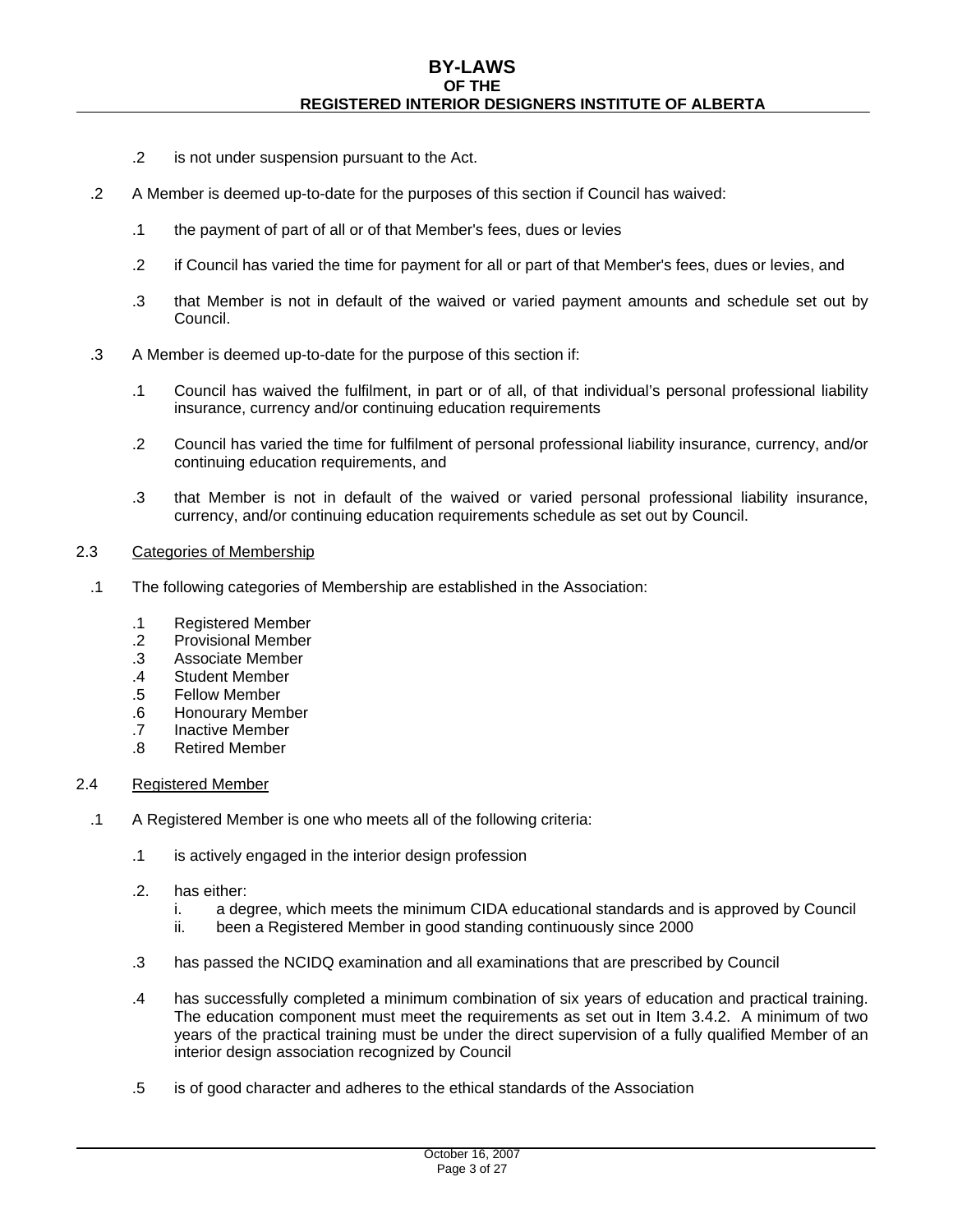- .6 pays, in full, fees, dues or levies in the Association
- .7 provides proof of current professional liability insurance coverage
- .8 fulfills all requirements for currency as prescribed by Council, and
- .9 fulfills all requirements for continuing education as prescribed by Council.
- .2 A Registered Member shall be permitted to use the designation IDA and IDC following their name to denote Membership in the Association.

## 2.5 Provisional Member

- .1 A Provisional Member is one who meets all of the following criteria:
	- .1 is actively engaged in the interior design profession
	- .2. has either:
		- .i has graduated from a CIDA accredited interior design program, or
		- .ii has attained an equivalency that meets the minimum CIDA educational standards for an accredited interior design educational program
		- .iii
	- .3 is of good character and adheres to the ethical standards of the Association
	- .4 pays, in full, fees, dues or levies in the Association
	- .5 provides proof of current professional liability insurance coverage
	- .6 fulfills all requirements for currency as prescribed by Council, and
	- .7 fulfills all requirements for continuing education as prescribed by Council
- .2 A Provisional Member must record their Interior Design experience in a format prescribed by Council.
- .3 A Provisional Member must under take to write and successfully complete the NCIDQ examination within three years of having completed the eligibility requirements for the NCIDQ examination.
- .4 A Provisional Member who fails to successfully complete the NCIDQ examination within the time prescribed in Item 3.6.3 must:
	- .1 make immediate application for transfer to another category of membership if eligible, or
	- .2 will cease to be a member of the Association.

Upon successful completion of the NCIDQ examination, the individual may make application for membership in the Association as a Registered Member.

- .5 A Provisional Member shall not be permitted to use any designation following their name to denote Membership in the Association.
- 2.6 Associate Member
	- .1 An Associate Member is one who meets all of the following criteria: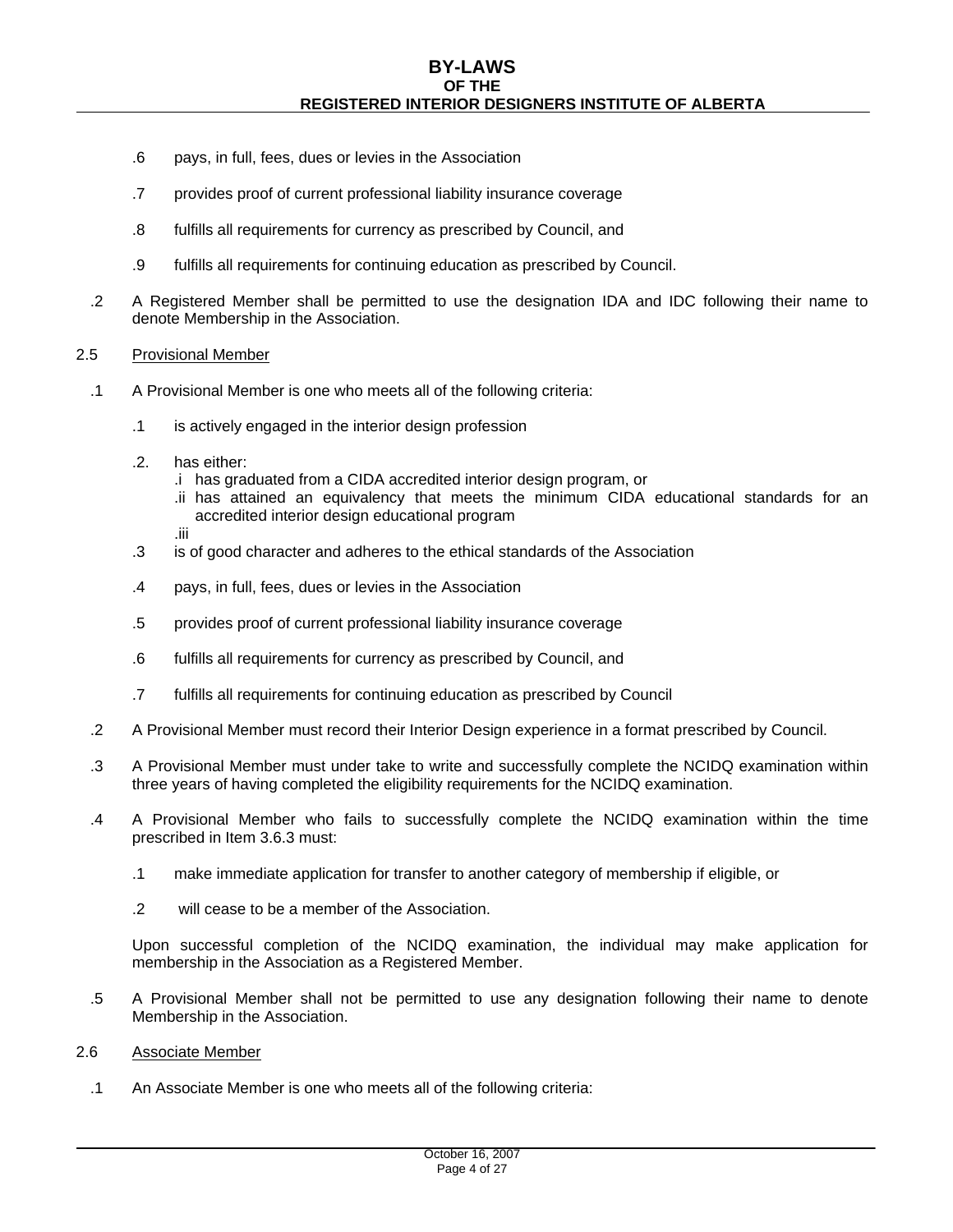- .1 is actively engaged in the interior design profession
- .2. has either:
	- .i a diploma in interior design technology which is recognized by Council or
	- .ii a diploma in architectural technology that is recognized by Council.
- .3 has passed all examinations that are prescribed by Council
- .4 is of good character and adheres to the ethical standards of the Association
- .5 pays, in full, fees, dues or levies in the Association
- .6 provides proof of current professional liability insurance coverage
- .7 fulfills all requirements for currency as prescribed by Council, and
- .8 fulfills all requirements for continuing education as prescribed by Council
- .2 An Associate Member shall be permitted to use the designation "IDA, Associate" following their name to denote Membership in the Association.

## 2.7 Student Member

- .1 A Student Member is one who meets all of the following criteria:
	- .1 is enrolled as a student in a post-secondary interior design education program that is approved by Council
	- .2 is of good character and adheres to the ethical standards of the Association, and
	- .3 pays, in full, fees, dues or levies in the Association
- .2 A Student Member shall not be permitted to use any designation following their name to denote Membership in the Association.
- .3 A Student Member must make application for Membership as a Provisional Member within six months of completion of the current academic year, unless the applicant re-enrolls in a post-secondary interior design education program which is approved by Council.

## 2.8 Fellow Member

- .1 A Fellow Member is a current or former Registered Member or Associate Member who has and meets all of the following criteria:
	- .1 made outstanding contributions to the Association
	- .2 made outstanding contributions to the profession of interior design
	- .3 is of good character and adheres to the ethical standards of the Association, and
	- .4 has been a member in good standing for a minimum of fifteen cumulative years, not including the years when t hey chose to be on leave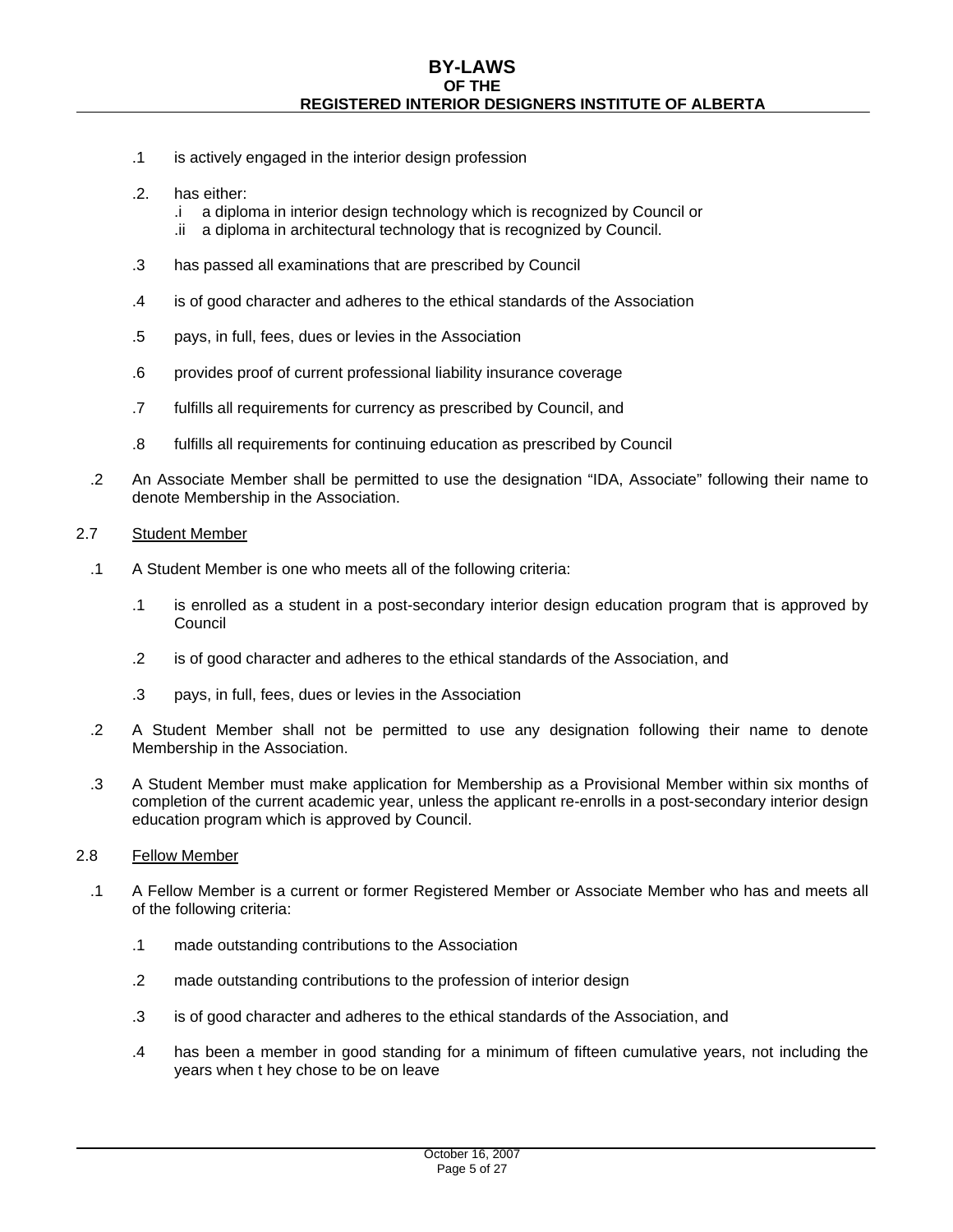- .2 The Member must be nominated by at least five Registered Members and/or Associate Members who are not Councillors and who have been Registered Members or Associate Members for at least three years. The nomination shall:
	- .1 be in a form prescribed by Council
	- .2 contain a summary of the nominee's achievements, and
	- .3 contain a statement of the nominee's importance to the profession of interior design and to the Association

The individual's nomination must receive unanimous support of all Councillors.

- .3 A Fellow Member shall:
	- .1 pay, in full, fees, dues or levies in the Association
	- .2 provide proof of current professional liability insurance coverage until such time as the Fellow Member retires permanently from the work force
	- .3 fulfil all requirements for currency as prescribed by Council until such time as the Fellow Member retires permanently from the work force, and
	- .4 fulfil all requirements for continuing education as prescribed by Council until such time as the Fellow Member retires permanently from the work force
- .4 Fellow Membership is a lifetime appointment unless revoked by Resolution of the Council.
- .5 A Fellow Member shall be permitted to use the designation FIDA following their name to denote Membership in the Association.
- 2.9 Honourary Member
	- .1 An Honourary Member is an individual who does not or has not practiced interior design and who has made outstanding contributions to the profession of interior design or to an allied industry or profession.
	- .2 The Member must be nominated by at least five Registered Members, Fellow Members and/or Associate Members who are not Councillors and who have been Registered Members, Fellow Members or Associate Members for at least three years. The nomination shall:
		- .1 be in a form prescribed by Council
		- .2 contain a summary of the nominee's achievements, and
		- .3 contain a statement of the nominee's importance to the profession of interior design and to the Association

The individual's nomination must receive unanimous support of all Councillors.

- .3 Honourary Membership is a lifetime appointment unless revoked by Resolution of the Council.
- .4 An Honourary Member shall be not permitted to use any designation following their name to denote Membership in the Association.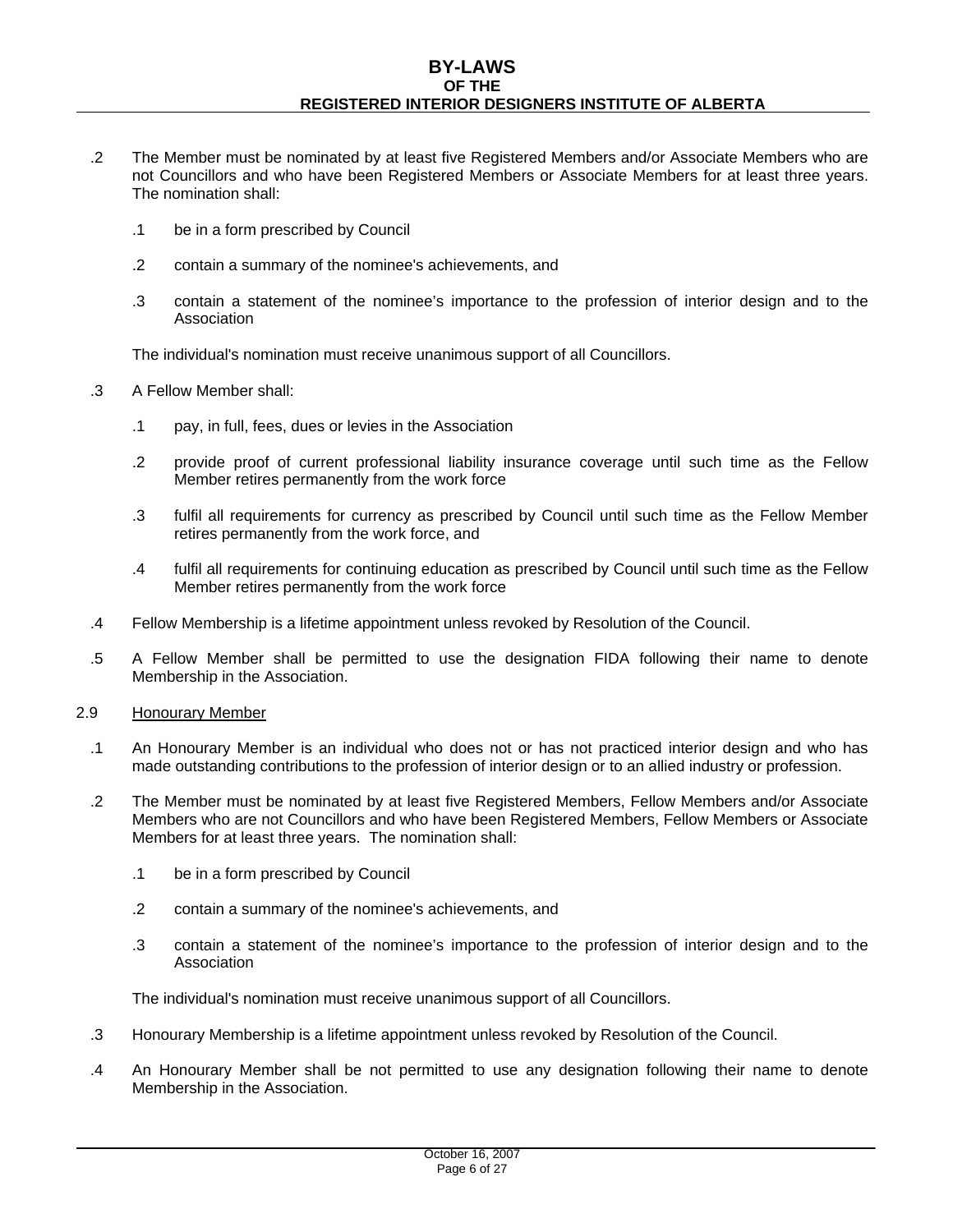## 2.10 Inactive Member

- .1 An Inactive Member is one who meets all of the following criteria:
	- .1 is a Registered Member, Provisional Member or Associate Member who has temporarily semi- retired or retired from the workforce
	- .2 is of good character and adheres to the ethical standards of the Association
	- .3 pays, in full, all fees, dues and levies in the Association
	- .4 provides proof of current professional liability insurance coverage
	- .5 fulfills all requirements for currency as prescribed by Council, and
	- .6 fulfills all requirements for continuing education as prescribed by Council.
- .2 An Inactive Member shall be permitted to use any designation, following their name, to denote Membership in the Association which was permitted prior to their becoming an Inactive Member.
- .3 Inactive membership may be granted for a maximum of ten consecutive years.

## 2.11 Retired Member

- .1 A Retired Member is:
	- .1 a former Registered Member or Associate Member who has retired permanently from the workforce
	- .2 no longer engaged in the profession of interior design
	- .3 is of good character and adheres to the ethical standards of the Association, and
	- .4 pays, in full, fees, dues or levies in the Association
- .2 A Retired Member shall not be permitted to use any designation following their name to denote Membership in the Association, which was permitted prior to their becoming a Retired Member.

# **PART 3 - REGISTERS**

# 3.1 Registers

- .1 The Registrar shall maintain a Register of Members for each of the categories of Membership as prescribed by the Act and as directed by Council.
- 3.2 Information on Registers
	- .1 Each Member shall provide to the Registrar any information that is to be contained in the Register as prescribed by Council and as may be required by the Act and the By-laws.
- 3.3 Form of Registers
	- .1 The Registers established by the Act and By-laws may be maintained in a written form or by means of a computer record or both.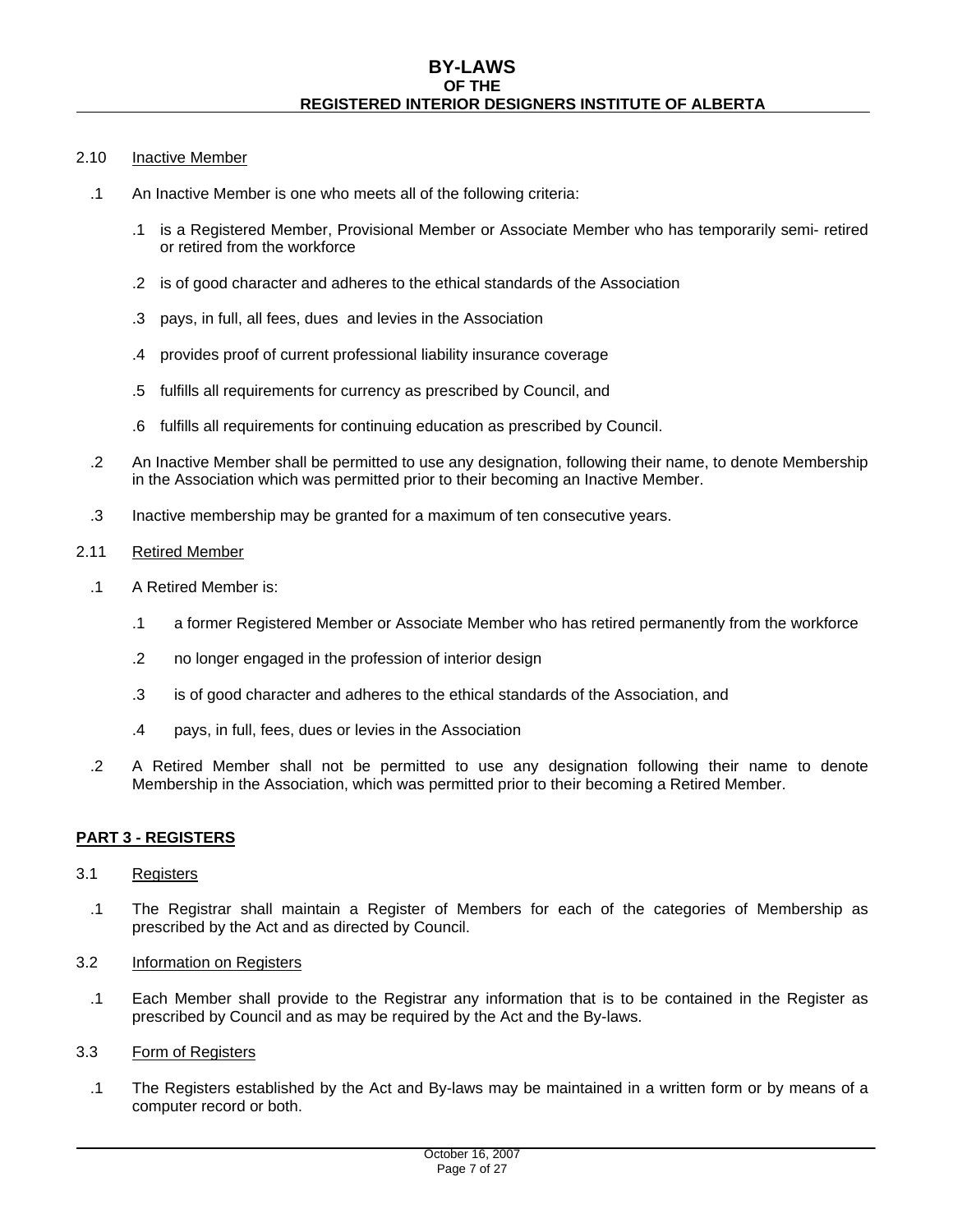## 3.4 Amending Information

- .1 No information on the Registers may be altered, amended, deleted or added to except in accordance with the direction of the Council, Registrar or the Registrar's delegate.
- 3.5 Copy of Information
- .1 Upon request, a Member shall be given a copy of the information in the Register of Record that relates to that Member.

## **PART 4 - PRIVILEGES OF MEMBERSHIP**

## 4.1 Attend General Meetings

- .1 All Members of the Association are entitled to attend General Meetings and to participate in discussions at General Meetings.
- 4.2 Vote
	- .1 Only Persons in the following categories of Membership may vote at General Meetings:
		- .1 Registered Member
		- .2 Associate Member
		- .3 Fellow Member
- 4.3 Receive Publications
	- .1 All Members of the Association are entitled to receive the Association's publications and all other regular mailings of the Association.
- 4.4 Member of Council
	- .1 Only Persons in the following categories of Membership may hold a Council position:
		- .1 Registered Member
		- .2 Associate Member
		- .3 Fellow Member
- .2 Members in any category of Membership are entitled to be appointed as Ex Officio Members of Council.

#### 4.5 Member of Practice Review Committee

- .1 Only Persons in the following categories of Membership may be appointed to the Practice Review Committee:
	- .1 Registered Member
	- .2 Associate Member
	- .3 Fellow Member
- .2 Practice Review Committee Members must have been actively practising in the field of interior design in one of the categories of membership in this Association for at least one year in the three years immediately preceding that Person's appointment to the Practice Review Committee.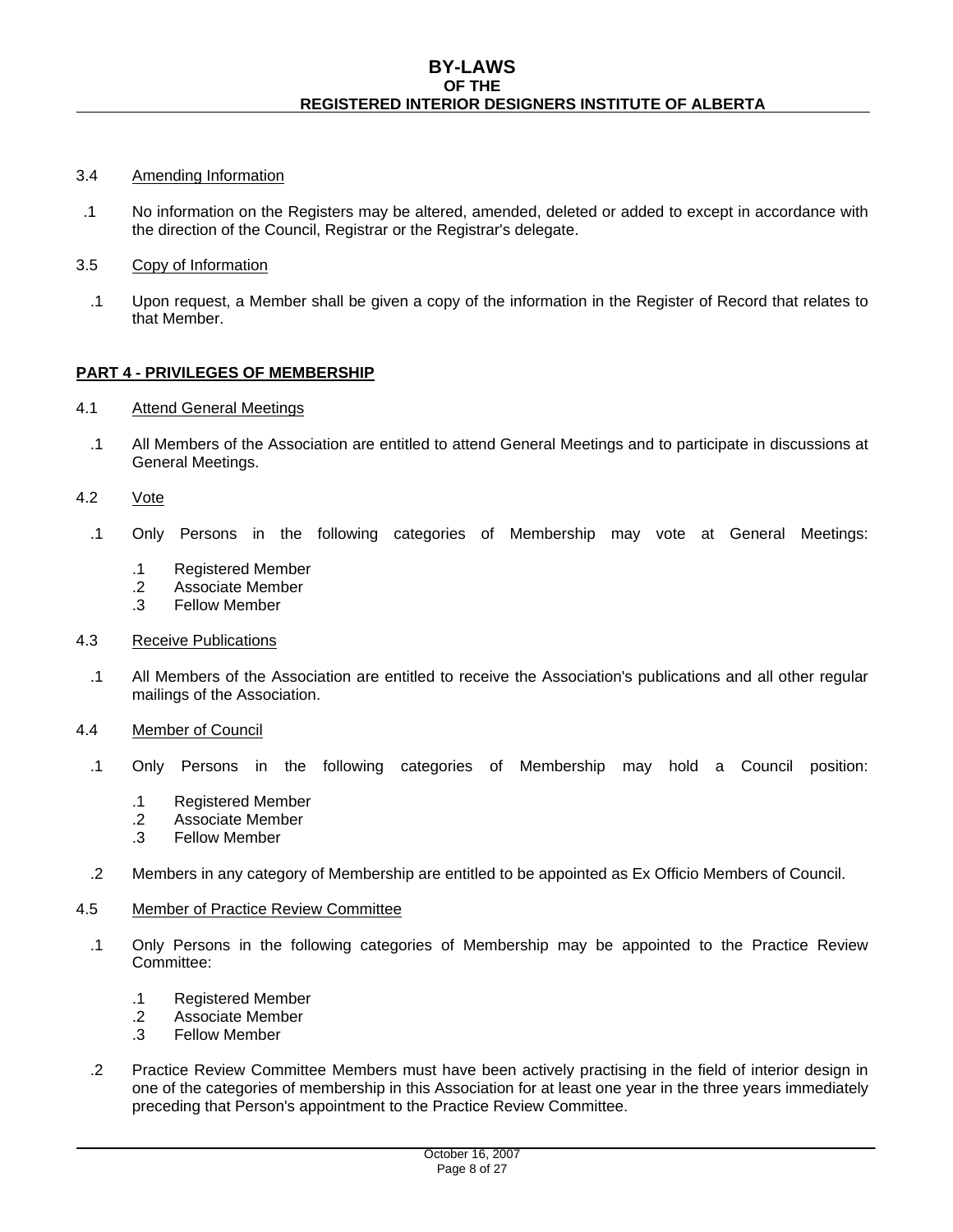## 4.6 Member of Registration Committee

- .1 Only Persons in the following categories of Membership may be appointed to the Registration Committee:
	- .1 Registered Member
	- .2 Associate Member
	- .3 Fellow Member
- .2 Registration Committee Members must have been actively practising in the field of interior design in one of the categories of membership in this Association for at least one year in the three years immediately preceding that Person's appointment to the Registration Committee.
- 4.7 Member of Other Committees
	- .1 All Members are entitled to be a member of Association Committees other than the Practice Review Committee and the Registration Committee.
	- .2 Only Persons in the following categories of Membership may be appointed as Chairperson of an Association Committee:
		- .1 Registered Member
		- .2 Associate Member
		- .3 Fellow Member

# **PART 5 - OBLIGATIONS OF MEMBERSHIP**

- 5.1 Comply with By-laws
	- .1 Each Member shall comply with the By-laws.
- 5.2 Pay Fees
	- .1 Each Member shall pay to the Association, as and when requested all fees, dues and levies assessed on the Member together with any penalties or interest for late payment as may be approved or as established in these By-laws.
- 5.3 Provide Information for Register
	- .1 Each Member shall provide to the Registrar any information that is to be contained in the Register for that Person.
- 5.4 Maintain Information
	- .1 Each Member shall advise the Registrar of any changes to the information contained in the Register with respect to that Person within a reasonable time of such change.
- 5.5 Request to Transfer Categories
	- .1 A Member may apply to transfer from any category of Membership to any other category of Membership.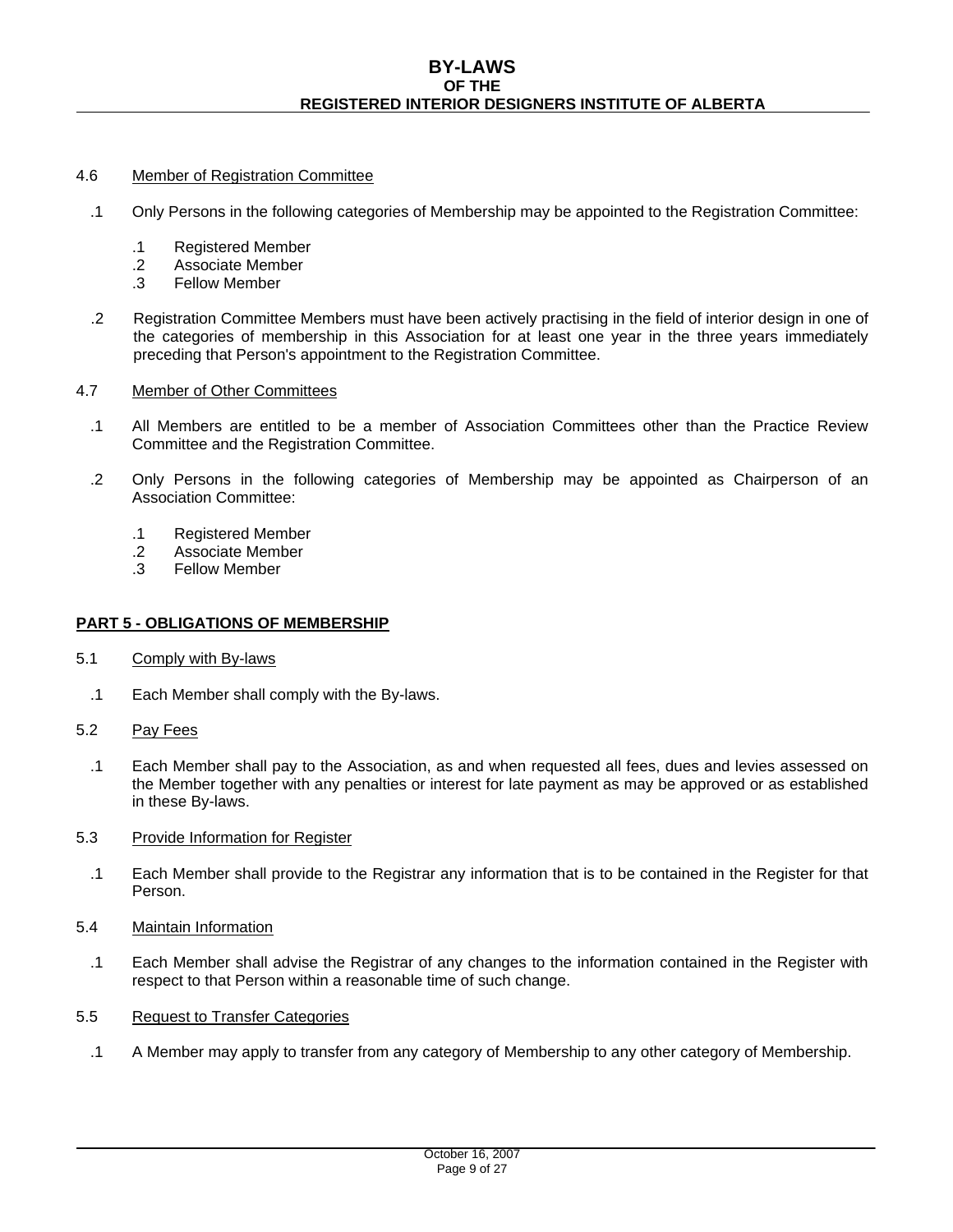## **BY-LAWS OF THE REGISTERED INTERIOR DESIGNERS INSTITUTE OF ALBERTA**

.2 A Member that wishes to transfer from one category of membership to another category of membership must tender such a request in writing to the Registrar. The Registrar may approve or deny the request or may defer the request to Council for a decision.

## 5.6 Leave of Absence

- .1 A Leave of Absence may be granted to any current:
	- .1 Registered Member
	- .2 Provisional Member
	- .3 Associate Member
	- .4 Fellow Member
- .2 Members who have been granted a Leave of Absent shall comply with the By-laws.
- .3 A Member on a Leave of Absence may continue to use all designations, which denote their membership classification, following their name to denote Membership in the Association.

## 5.7 Answer Practice Inquiries

.1 Any Member that is required to appear before or reply to inquiries from the Practice Review Committee, or a Person conducting a preliminary investigation shall appear when directed to do so and reply to all inquiries promptly and forthrightly and to the best of their knowledge.

## 5.8 Ethical Conduct

.1 Members shall at all times conduct themselves in accordance with the Code of Ethics of the Association.

# 5.9 Expulsion<br>1 A Member

- .1 A Member may be expelled from the Association with just cause, for any reason including, but not limited to:
	- .1 failure to pay any assessed fees or levies
	- .2 failure to maintain professional liability insurance coverage
	- .3 failure to fulfill all requirements for currency as prescribed by Council
	- .4 failure to complete examinations prescribed by Council
	- .5 failure to fulfill all requirements for continuing education as prescribed by Council
	- .6 failure to renew annual Leave of Absence continuance
	- .7 failure to abide by the Code of Ethics of the Association
	- .8 on recommendation from the Practice Review Committee, or
	- .9 failure to fulfil any other requirements of Membership prescribed by Council or these By-laws.
- .2 A Member whose Membership has been expelled may be reinstated in the Association upon:
	- .1 payment of any outstanding fees and levies
	- .2 proof of renewal of professional liability insurance coverage
	- .3 completion of examinations prescribed by Council
	- .4 fulfillment of continuing education requirements as prescribed by Council
	- .5 renewal of annual Leave of Absence continuance
	- .6 payment of fines imposed by Council, and
	- .7 fulfillment of al other conditions prescribed by Council
- .3 Membership shall be reinstated only on recommendation from the Practice Review Committee and a resolution of Council.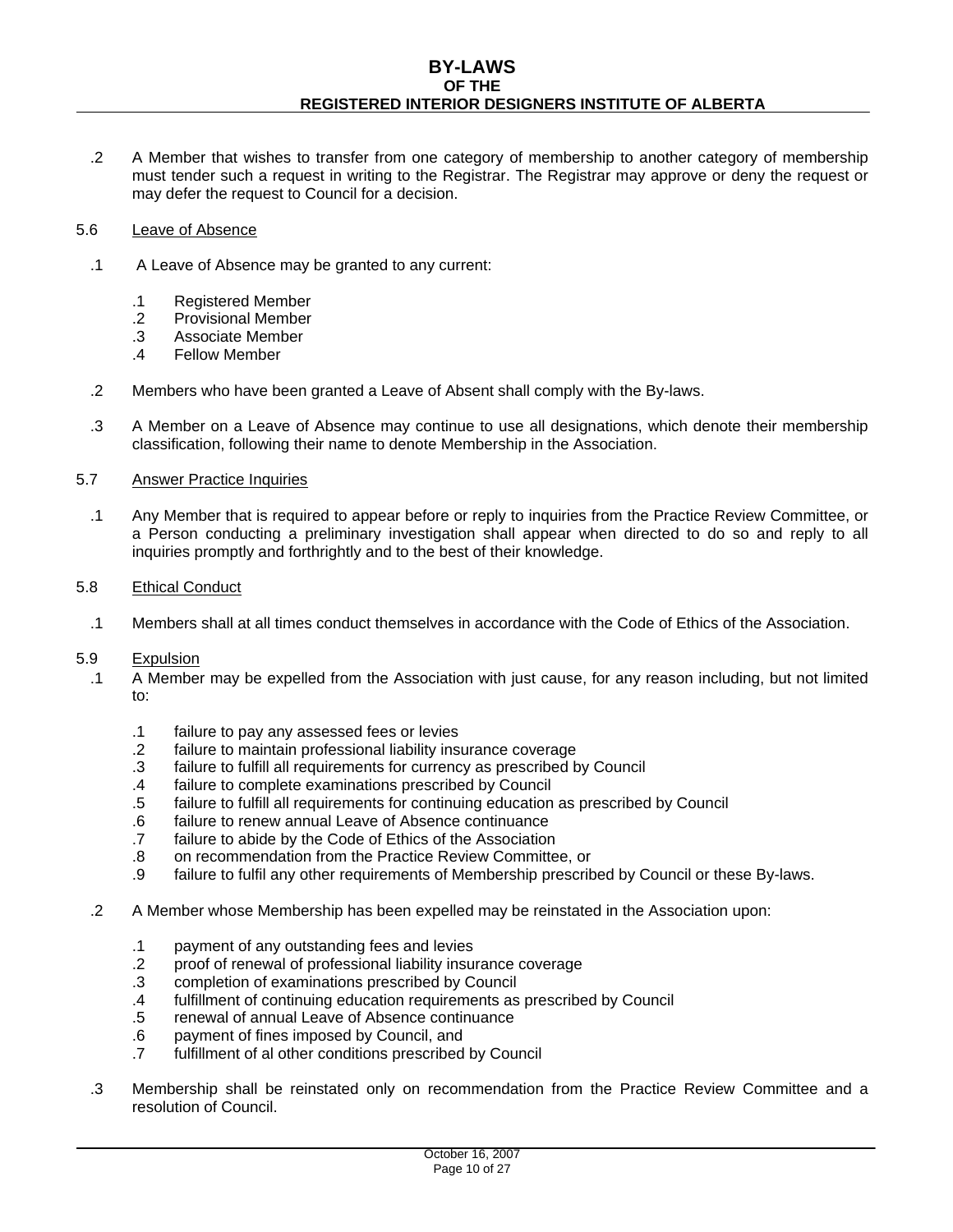## **BY-LAWS OF THE REGISTERED INTERIOR DESIGNERS INSTITUTE OF ALBERTA**

# **PART 6 - DUTIES AND POWERS OF THE ASSOCIATION**

## 6.1 Corporation

.1 The Association is a corporation governed by the Act and subject to the Act has the capacity, rights, powers and privileges of a natural Person.

## 6.2 Governed by Council

- .1 The Association shall be governed by Council. Council shall manage and conduct the business and affairs of the Association and exercise the rights, powers and privileges of the Association in the name of and on behalf of the Association.
- 6.3 Annual General Meetings
	- .1 The Association shall hold an Annual General Meeting at least once in each fiscal year.

# 6.4 Special General Meeting

- .1 The Association shall hold Special General Meetings when required pursuant to the in these By-laws.
- 6.5 Fiscal Year
	- .1 The fiscal year of the Association shall be from January 1st in each year to December 31st in the same year.
- 6.6 Membership Year
	- .1 The Membership year of the Association shall be from January 1st in each year to December 31st in the same year.

# 6.7 Head Office

- .1 The head office of the association shall be located in the Province of Alberta.
- .2 The Association may establish such other offices within Alberta, as Council deems necessary.
- .3 The premises occupied by the Association shall be determined by Council.

## 6.8 Determine Fees

- .1 The Association may determine, from time to time, the amounts to be raised and collected from the Members for the government, management and conduct of the Association's affairs.
- 6.9 Deposit and Invest Funds
	- .1 All monies of the Association shall be deposited from time to time to the credit of the Association in such manner as prescribed by Council.
- 6.10 Benefit Programs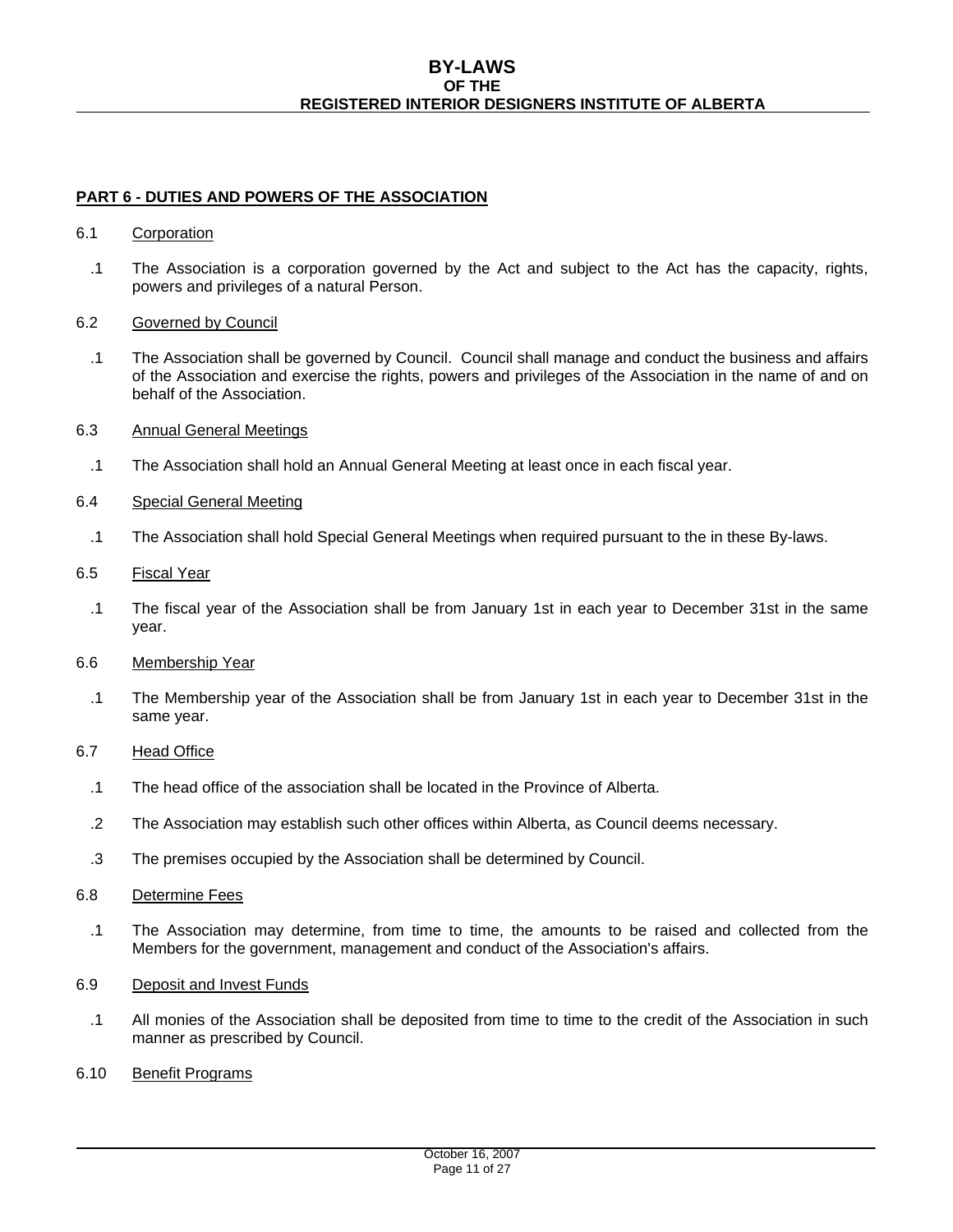- .1 The Association may from time to time establish scholarships, fellowships or any other educational incentive or benefit programs approved by Council.
- 6.11 Seal of the Association
	- .1 The Association shall have a seal, which shall have inscribed thereon "Registered Interior Designers of Alberta". The Seal shall be kept at the Association's office.
- 6.12 Signing Authorities
	- .1 All cheques or other payment items issued or endorsed in the name of the Association shall be signed by such officers, employees or agents of the Association in such manner as shall be determined from time to time by resolution of the Council.

## **PART 7 - THE COUNCIL**

- 7.1 Council has Powers of Association
	- .1 The Council shall have vested in it the powers of the Association and shall enforce the provisions hereof subject always however to any restrictions imposed or directions given at a General Meeting.
- 7.2 Composition of Council
	- .1 The Council shall consist of:
		- .1 Not fewer than 3 and no more than 8 Registered Members, or Associate Members or Fellow Members.
		- .2 The following Appointed Members:
			- .i The I.D.C. liaison who shall be a Registered Member or a Fellow Member who was formerly a Registered Member
			- .ii One representative of each chapter of the Association
			- .iii Any Ex Officio Members
		- .3 The Past-President
		- .4 One member of the General Public

## 7.3 Eligibility

- .1 Council Members must have been actively practising in the field of interior design in one of the categories of membership in the Interior Designers of Alberta for at least one year in the three years immediately preceding election to Council.
- .2 Members are eligible for Council as stated in Part 3, above.
- 7.4 Term of Office
	- .1 Except as set out below Councillors shall hold office for a term of approximately 2 years, such term expiring not later than the close of the second Annual General Meeting of the Association following the particular Councillor's election or until their successors are appointed of elected.
	- .2 The following Members of Council shall hold office for terms other than two years: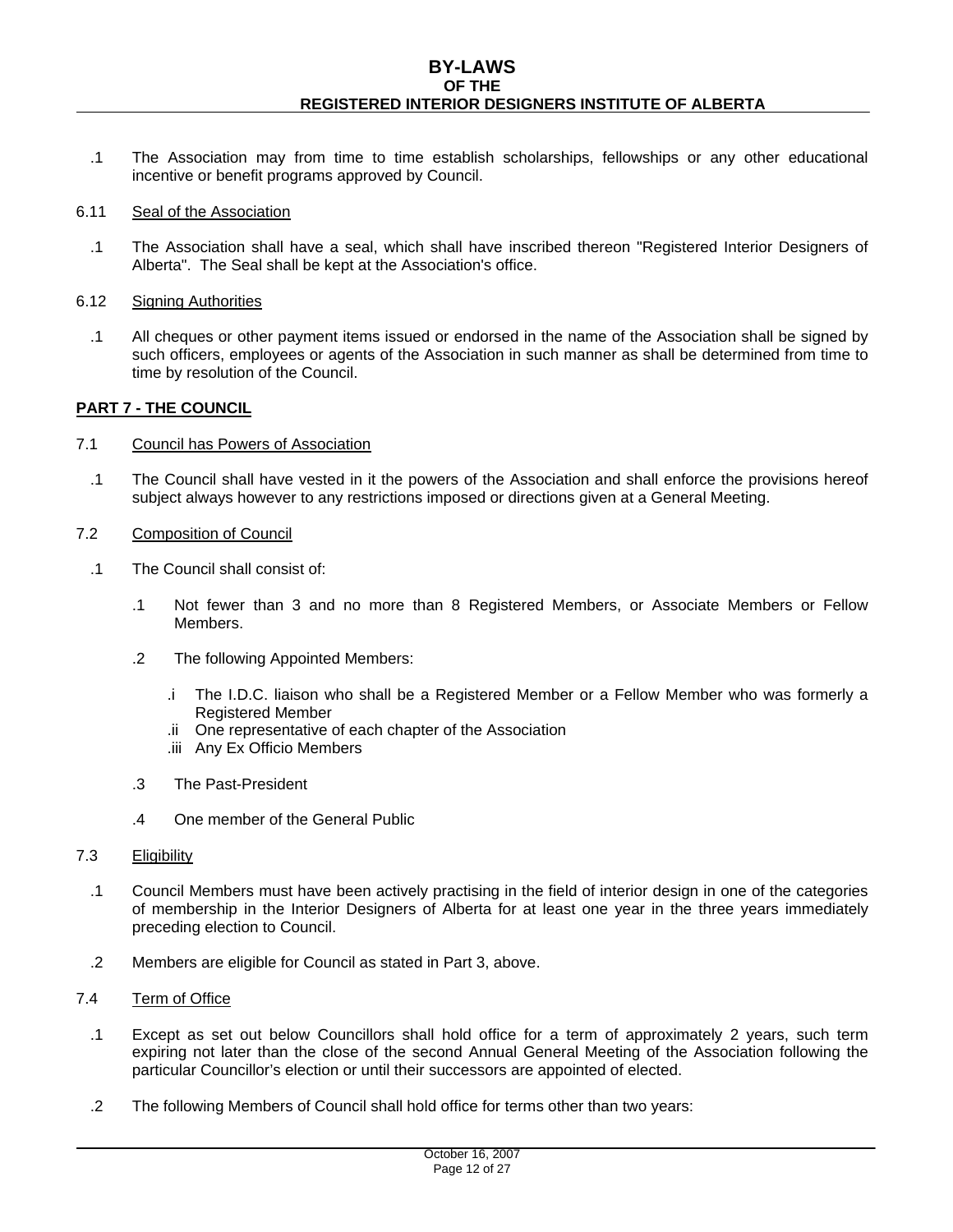- .1 The Association's National Liaison with IDC shall hold office for a term as prescribed by IDC.
- .2 The Past President shall automatically assume that position upon retiring from the office of President and shall remain as Past President until the retirement of the then current President.
- .3 The two-year terms shall be staggered so that one half of the members retire annually.
- .4 At the conclusion of each Annual General Meeting, all the Councillors whose term expires at the meeting shall retire from office and the new Councillors who have been elected to Council shall immediately take office.

## 7.5 Re-election

- .1 A retiring Councillor shall be eligible for re-election but may only be elected for a maximum of three consecutive terms in one position or combined positions.
- 7.6 Procedure for Election

## .1 Nominations

- .1 Council shall prescribe the format for the call for and close of nominations.
- .2 The period for the call of nominations shall be no less than 90 days immediately preceding the Annual General Meeting.
- .3 Members who are entitled to vote at an Annual General Meeting may nominate other Members.
- .4 A nomination must be made in writing and be accompanied by the consent of the nominated Member.
- .5 Close of nominations shall be at least 30 days prior to the Annual General Meeting.
- .6 The nomination period must remain open for a minimum of 30 days.
- .7 The slate of candidates must be distributed to all Members at least 21 days prior to the Annual General Meeting.
- .2 Election
	- .1 At the Annual General Meeting those Members in attendance who are entitled to vote may vote for as many Councillors as there are positions vacant from the nominated candidates.
	- .2 The election shall be conducted by way of secret ballot.
	- .3 The same number of candidates as there are vacant Council positions, who receive the most number of votes shall be considered elected.
	- .4 If any of the nominated candidates that have received enough voted to be elected to Council receive the same number of votes as any other candidate or candidates, then a second vote shall be taken consisting of all of the candidates who received that number of votes. If upon this second vote there is another tie, then the chairperson of the Nominations Committee shall cast an additional vote to break the tie.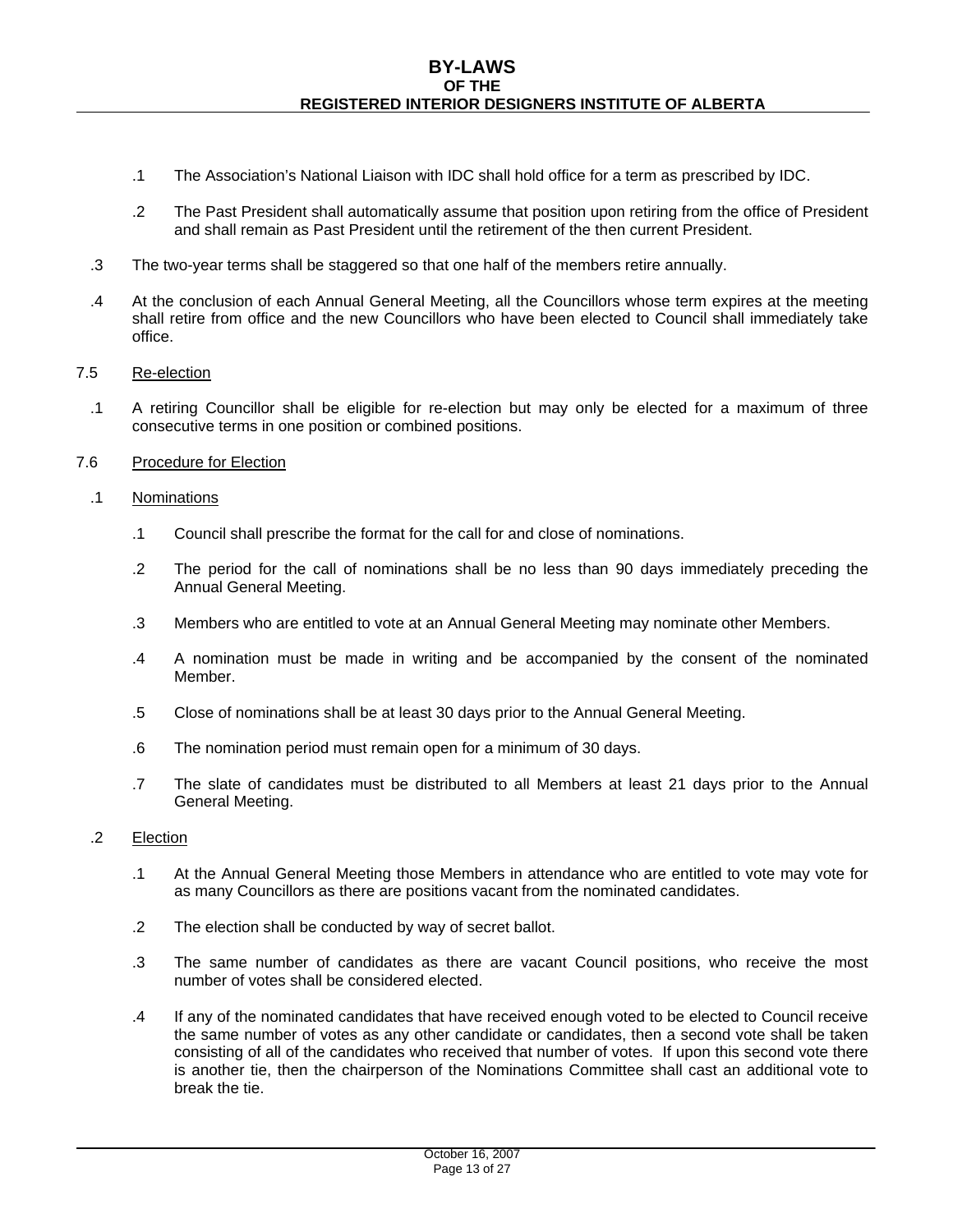- .5 The Nominations Committee Chairperson, or in the chairperson's absence a designated member of the Nominations Committee shall present the results of the election at the Annual General Meeting.
- .6 Any Member who was nominated may demand a recount and the Nominations Committee Chairperson or designated member of the Nominations Committee shall conduct a recount in the presence of one individual appointed by the Member demanding the recount. The Nominations Committee Chairperson or designate shall present the results of the recount to the Annual General meeting.
- .7 Following all recounts and if there are no further objections to the count, then the Nominations Committee Chairperson or designate shall declare the election closed and all Members of Council duly elected to hold office.
- .8 Nominations Committee Chairperson or designate shall destroy all of the ballots immediately after the Annual General Meeting.
- .9 If, after the recount another objection is made, then the Nominations Committee Chairperson or designate shall retain, in a safe place, all of the ballots and shall declare the election closed and all Members of Council elected deemed to be duly elected to hold office pending any appeal to a court of competent jurisdiction which any individual may choose to pursue.

## 7.7 Shortage of Councillors

- .1 If at any election of Councillors all vacancies on the Council are not filled, the Members elected to Council may appoint the additional Councillors required to meet the minimum number of Councillors required by the Act or these By-laws.
- 7.8 Officers of the Association
	- .1 The Officers of the Association shall be the:
		- .1 President
		- .2 Vice President
		- .3 Secretary Treasurer
		- .4 Registrar.
	- .2 The Officers of the Association shall be elected from within Council as prescribed by the Act.
	- .3 The duties of Officers shall be, such as their titles by general usage would indicate, as may be required by law, noting:
		- .1 The President shall:
			- .i Act as the chief operating officer of the Association.
			- .ii Be subject to the authority of the Council, shall have general supervision of the business and affairs of the Association.
			- .iii Have such other powers and duties as the Council may specify.
			- .iv Preside at all meetings of the Members and of the Council,
			- .v Be an ex-officio member of all committees of the Association.
		- .2 The Vice President shall:
			- .i In the event of the President's absence, disability, or refusal to act, the Vice-President will assume the duties of the President.
			- .ii Perform those duties, as may be required by law, such as the title would indicate, or as assigned by the Council from time to time.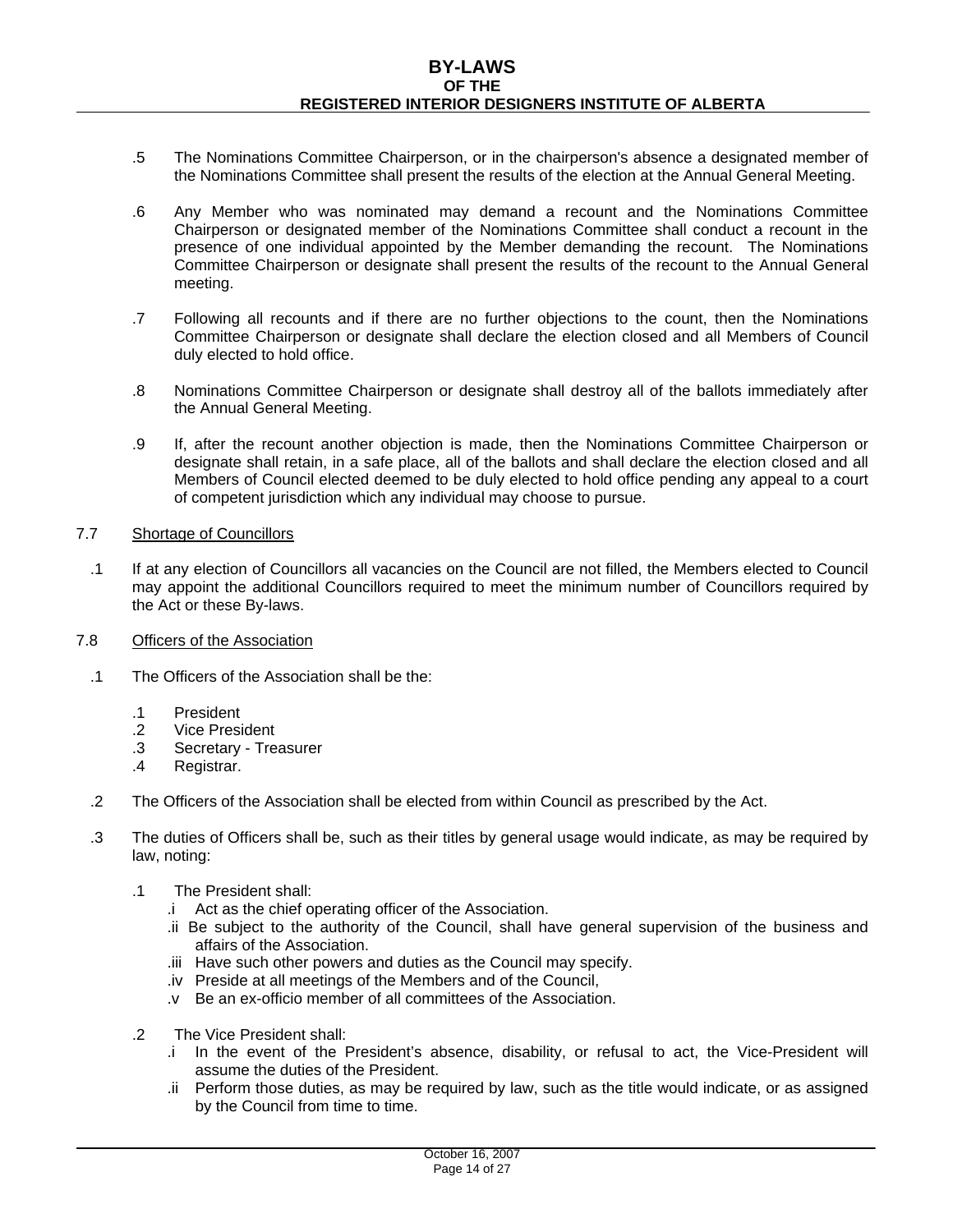- .3 The Secretary Treasurer shall:
	- .i Act as the Secretary to all Council meetings and meetings of the Members and shall enter or cause to entered in records kept for that purpose minutes of all proceedings at such meetings.
	- .ii Give or cause to be given as and when instructed all notices to Members, Councillors, Officers, auditors and members of the committees of the Council.
	- .iii Act as the custodian of the seal, any, of the Association.
	- .iv Have charge of all books, papers, reports, certificates, records, documents and instruments belonging to the Association.
	- .v Register and file of all reports, certificates and all other documents required by law to be registered or filed by the Association.
	- .vi Collect and receive all annual dues or other fees or assessments approved by the Members to the Association by resolution, and ensure that such dues or other fees or assessments be turned over to the Treasurer for deposit in the bank account of the Association;
	- .vii Certify any documents of the Association except when some other Officer or agent has been appointed for any such purpose.
	- .viii Exercise such other powers and authority for any such purpose and shall perform such other duties as may from time to time be prescribed by the Council or the President.
	- .ix Develop and review of fiscal procedures.
	- .x Develop and maintain of the annual budget.
	- .xi Maintain proper accounting records in compliance with the Act.
	- .xii Deposit monies and other valuable effects of the in the name and to the credit of the Association in such banks or other depositories as the council may from time to time designate.
	- .xiii Oversee the disbursement of the funds of the Association.
	- .xiv Render an account of all financial transactions and of the financial position of the Association whenever so directed.
	- .xv Exercise such other powers and authority and shall perform such other duties as may from time to time be prescribed by the Council or the President.
- .5 The Registrar shall:
	- .i Maintain the Registers of the Association.
	- .ii Collect and receive all annual dues or other fees or assessments and ensure that such dues or other fees or assessments are turned over to the Treasurer.
	- .iii Receive and review all applications for membership in the Association.
	- .iv Issue certificates and other forms of record of membership to Members in good standing.
	- .v Oversee the continuing education program of the Associations.
	- .vi Exercise such other powers and authority and shall perform such other duties as may from time to time be prescribed by the Council or the President.
- 7.9 Members of Public on Council
- .1 The duties of the Member of Public will be prescribed by Council.
- .2 The Member of Public shall be entitled to vote on every matter before Council.
- 7.10 Appointed Members of Council
	- .1 An Appointed Member must meet the membership criteria for appointment to Council and have experience or a valuable contribution, skill, knowledge or insight to offer Council that is considered an asset to current issues before Council.
	- .2 An Appointed Member may also be appointed to Council by a majority of the voting Members of Council.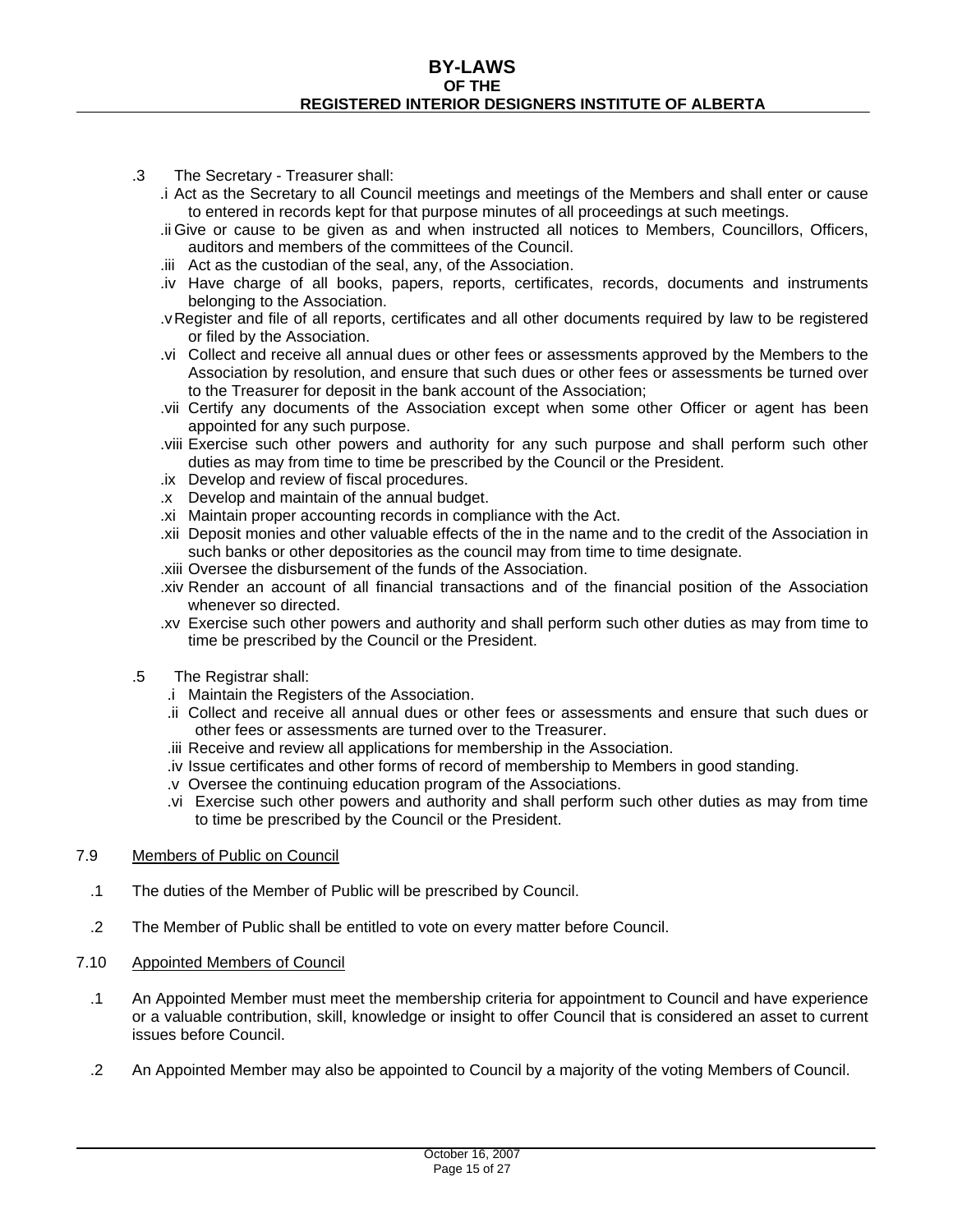- .3 An Appointed Member shall hold office for a term of approximately one year commencing at the first Council meeting after each Annual General Meeting and terminating at the end of the next Annual General Meeting during their term of office.
- .4 A retiring Appointed Member shall be eligible for re-appointment to a maximum of three consecutive terms with the exception of the IDC liaison.
- .5 The duties of an Appointed Member shall be prescribed by Council.
- .6 An Appointed Member shall be entitled to vote on any matter before Council.
- .7 The Members of Council entitled to vote may, by a majority vote at any meeting of Council, remove an Appointed Member from Council.

#### 7.11 Ex Officio Members

- .1 An Ex Officio Member must meet the membership criteria for appointment to Council and have experience or a valuable contribution, skill, knowledge or insight to offer Council that is considered an asset to current issues before Council.
- .2 An Ex Officio Member may also be appointed to Council by a majority of the voting Members of Council.
- .3 An Ex Officio Member shall hold office for a term of approximately one year commencing at the first Council meeting after each Annual General Meeting and terminating at the end of the next Annual General Meeting during their term of office.
- .4 A retiring Ex Officio Member shall be eligible for re-appointment for a maximum of three consecutive terms.
- .5 The duties of an Ex Officio Members shall be prescribed by Council.
- .6 Ex Officio Members of Council shall not be entitled to vote on any matter before Council.
- .7 The Members of Council entitled to vote may, by a majority vote at any meeting of Council, remove an Ex Officio Member from Council.

#### 7.12 Written Resolutions

.1 A written resolution of the Council signed by all of the Councillors entitled to vote has the same effect as a resolution of the Council adopted at a meeting of the Council duly convened and held.

# 7.13 Good Faith

.1 All acts done in good faith by the Council are, notwithstanding that there was some defect in the appointment or continuance in any office of any Councillor, as valid as if the Councillor had been duly continued in office.

## 7.14 Vacancy

.1 Where a vacancy occurs on the Council, the Council may appoint a Member that is eligible for membership on Council as set out in Section 8.3 to fill that office for the remainder of the former Councillor's term.

## 7.15 Deemed Vacancy

.1 The office of a Councillor shall be deemed to be vacated if the Councillor: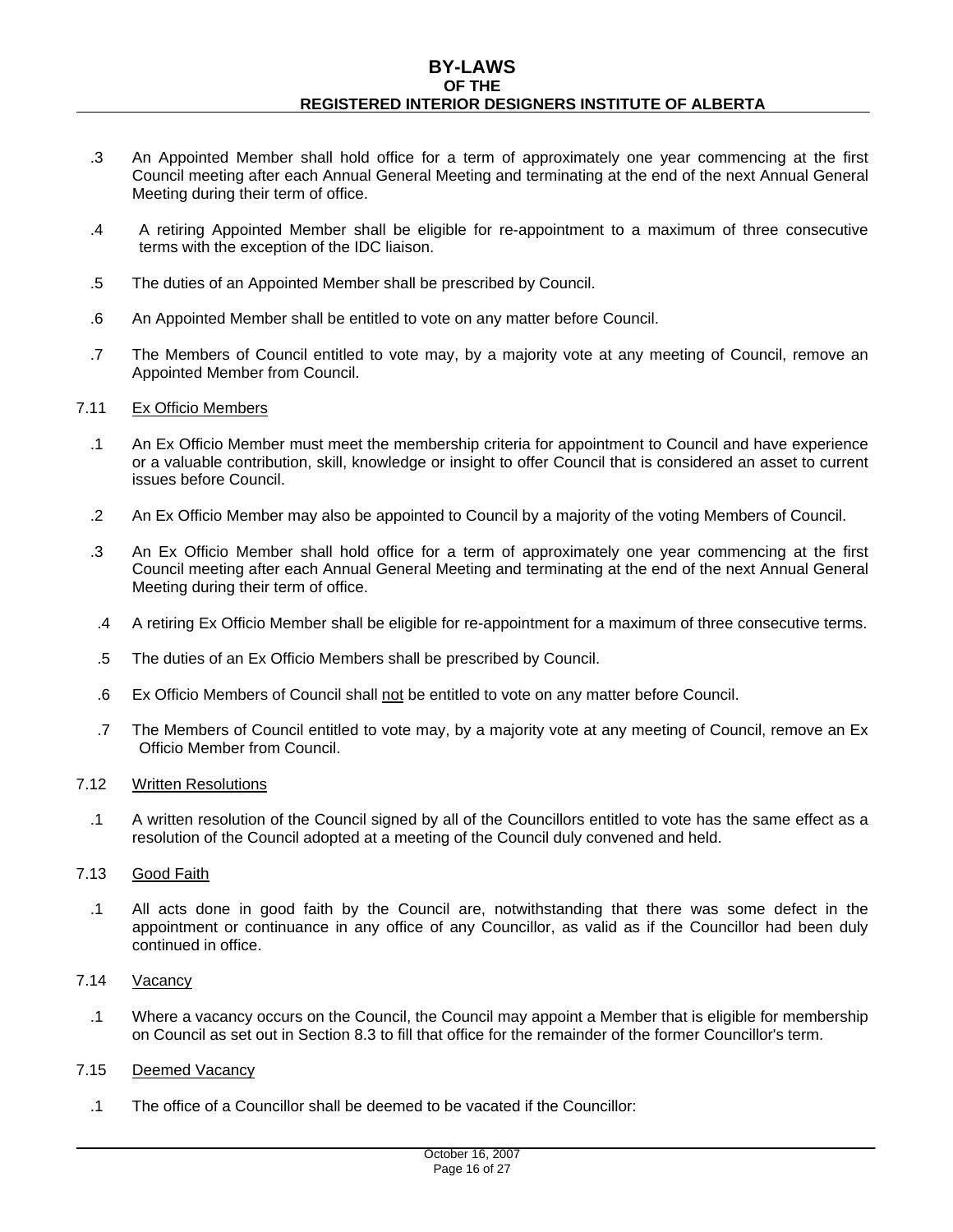- .1 becomes insolvent or falls into arrears greater than 30 days in payment of any fees, dues or levies assessed by the Association
- .2 is found to be of unsound mind or mentally incompetent by any Canadian court of law
- .3 is convicted of an indictable offence
- .4 dies
- .5 resigns in writing
- .6 has his or her membership suspended or cancelled, or
- .7 is absent from 2 consecutive meetings of the Council without permission of the Council and it is resolved at a subsequent meeting of the Council that the Councillor's office be vacated

## 7.16 Removal from Council

- .1 The Members of the Association, may by Special Resolution at a General Meeting, remove any Councillor from Council.
- .2 Twenty percent of the Persons entitled to vote may requisition a General Meeting of the Association for the purpose of removing any Councillor from Council in the manner prescribed for requisitioning meetings set out in these By-laws.
- .3 A vacancy created by the removal of a Councillor may be filled at the General Meeting at which the Councillor is removed.

## 7.17 Seal

- .1 The Association shall have a seal.
- .2 Any instrument to which the seal is affixed shall be signed by any two of the Officers of the Association.

## 7.18 Signing Officers

.1 The Council shall determine, by resolution from time to time, which Officers shall sign cheques, drafts, and other instruments.

# 7.19 Indemnification

.1 The Association shall indemnify every Person and her heirs, executors and administrators against all losses costs and expenses, including solicitor and client fees, reasonably incurred by the Person in connection with any action, suit or proceeding to which the Person may be made a party by reason of the Person being or having been a Councillor, Registrar, Officer, Agent or employee of the Association except to the extent such losses, costs and expenses are attributable to the negligence or wilful misconduct of the party in question. All liability, losses, damages, costs and expenses incurred or suffered by the Association by reasons or arising out of or in connection with the foregoing indemnification provisions shall be treated and handled by the Association as an expense of the Association.

# **PART 8 - MEETINGS OF THE ASSOCIATION**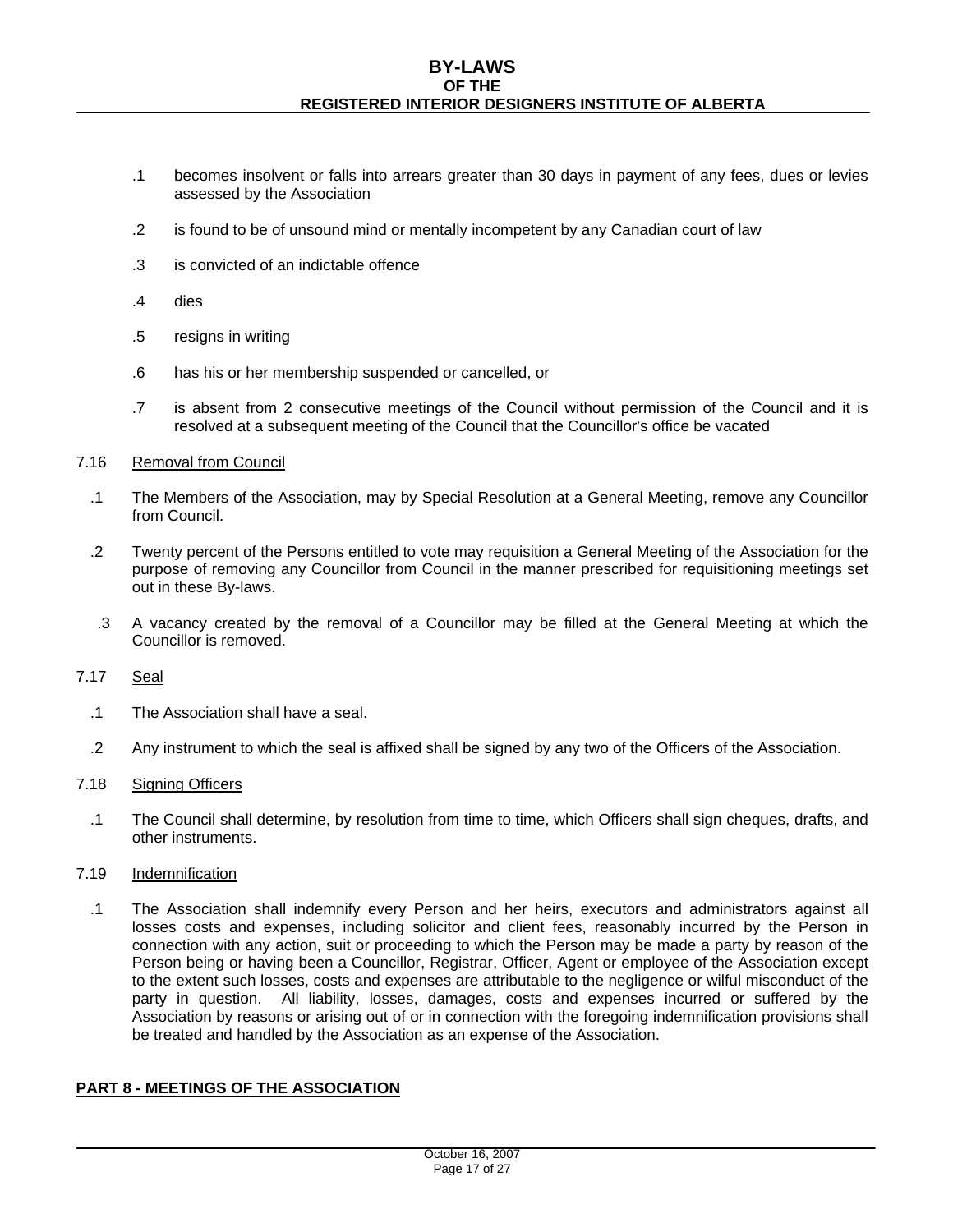## 8.1 Annual and Special General Meetings

.1 All General Meetings of the Association other than Annual General Meetings shall be called Special General Meetings.

# 8.2 Parliamentary Procedure

.1 All General Meetings shall be conducted according to the parliamentary rules of procedure as set out in the most current edition of Robert's Rules of Order except as otherwise provided for herein.

## 8.3 Place of General Meetings

.1 General Meetings shall be held at any place in the Province of Alberta set by Council unless by Ordinary Resolution at a General Meeting it is resolved that a particular General Meeting by held outside of Alberta.

## 8.4 Convening of Meetings

- .1 The Council will convene an Annual General Meeting as and whenever required by the provisions of these By-laws.
- .2 The Council may, whenever it thinks fit, convene a Special General Meeting.
- .3 The Council shall convene a Special General Meeting upon requisition by the Members.

## 8.5 Meeting on Requisition

- .1 A written request made by Members entitled to vote at a General Meeting and representing 20% of the total Members entitled to vote, may requisition a General Meeting.
- .2 The requisition may consist of any number of documents of like form each signed by one or more Members entitle to vote. Each copy shall state the business to be transacted at the General Meeting.
- .3 Within 14 days of receiving the requisition, Council shall send out the notice of meeting to transact the business stated in the requisition. If Council has previously called a General Meeting for some time in the 60 days following the receipt of the requisition, the business stated in the requisition shall be dealt with at the previously scheduled General Meeting.
- .4 If the Council does not send out the notices necessary to call a General Meeting within 21 days after receipt of the requisition, any Member entitled to vote who signed the requisition may call the meeting.
- .5 A meeting called under this section shall be called in the manner in which meetings are to be called pursuant to the By-laws. The business to be transacted that was set out in the requisition shall be determined by Special Resolution at such meeting and the Council shall govern itself according to such resolution.

## 8.6 Notice of Meeting

- .1 Written notice of meeting shall be given to all Members at twenty-one days prior to the date of a General Meeting.
- .2 The notice of every General Meeting shall specify:
	- .1 the place, the date and the hour of meeting
	- .2 the nature of that business in sufficient detail to permit Members entitled to vote to form a reasoned judgement on that , and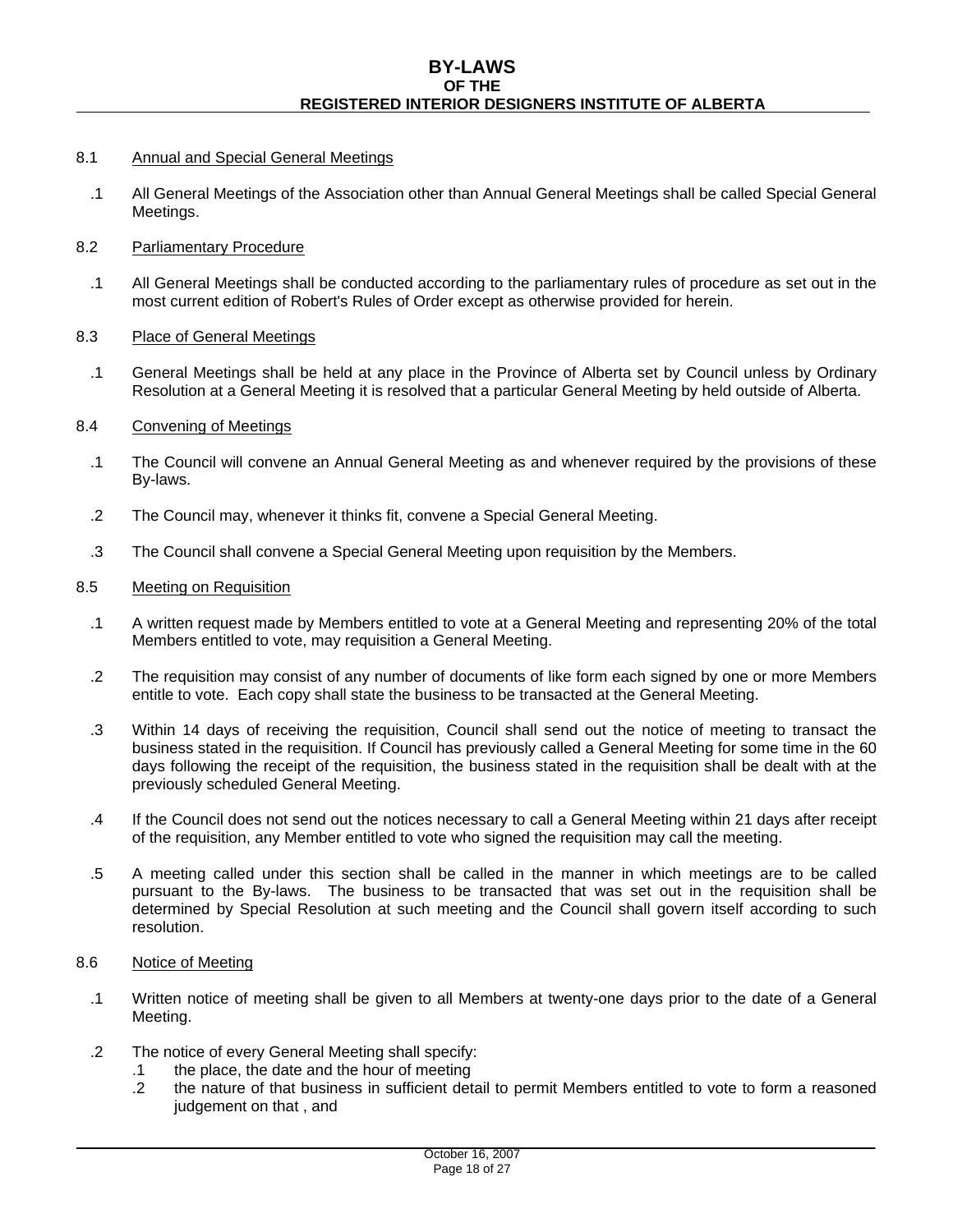- .3 the text of any special resolution to be submitted to the meeting.
- .3 An accidental omission to give that notice to any Member entitled to vote or non-receipt of that notice by any Member entitled to voted does not invalidate any proceedings at any such meeting.
- .4 Service of any notice shall be deemed sufficient service upon the Persons entitled to vote if addressed to the last know address of the Persons entitled to vote and posted by prepaid post within Alberta.

#### 8.7 Chairperson of Meeting

- .1 The President and in the President's absence the Vice-President, shall act as the Chairperson of the meeting.
- .2 In the absence of both the President and the Vice-President, a Chairperson shall be elected from amongst the Councillors present in person.
- .3 The Chairperson shall not be entitled to vote except to break a tie.

#### 8.8 Quorum Required

- .1 Except as otherwise provided in these By-laws, no business shall be transacted at any General Meeting unless a quorum of Persons entitled to vote is present at the time when the meeting proceeds to business.
- .2 A quorum for a General Meeting consists of not less than 10% of all the Persons entitled to vote being present in Person.

#### 8.9 Adjournment for Lack of Quorum

- .1 If, within 30 minutes from the time appointed for a General Meeting, a quorum is not present, the meeting shall stand adjourned to a day and time within the following fourteen days at a place and time decided upon by the majority of those Members entitled to vote present at the time.
- .2 If, at the second meeting, a quorum is not present within 30 minutes from the time appointed for the meeting, the Members entitled to vote who are present shall constitute a quorum.

#### 8.10 Resolution

- 1. On a show of hands or on a poll, each Member entitled to vote shall have one vote.
- 2. Except for those matters requiring a Special Resolution or unanimous resolution all matters shall be determined by Ordinary Resolution.
- 3. A resolution shall be decided by a show of hands unless a poll by secret ballot is conducted.
- 4. A declaration by the Chairperson that a resolution has on the show of hands, been carried is conclusive proof of the fact without proof of the number or proportion of votes recorded in favour of or against the resolution.

#### 8.11 Demand for Poll by Secret Ballot

- 1. A Member entitled to vote who is present in person may demand a poll by secret ballot on any resolution.
- 2. If such a demand is made there shall be a vote, decided by a show of hands, to determine whether the vote on the resolution shall be conducted by secret ballot.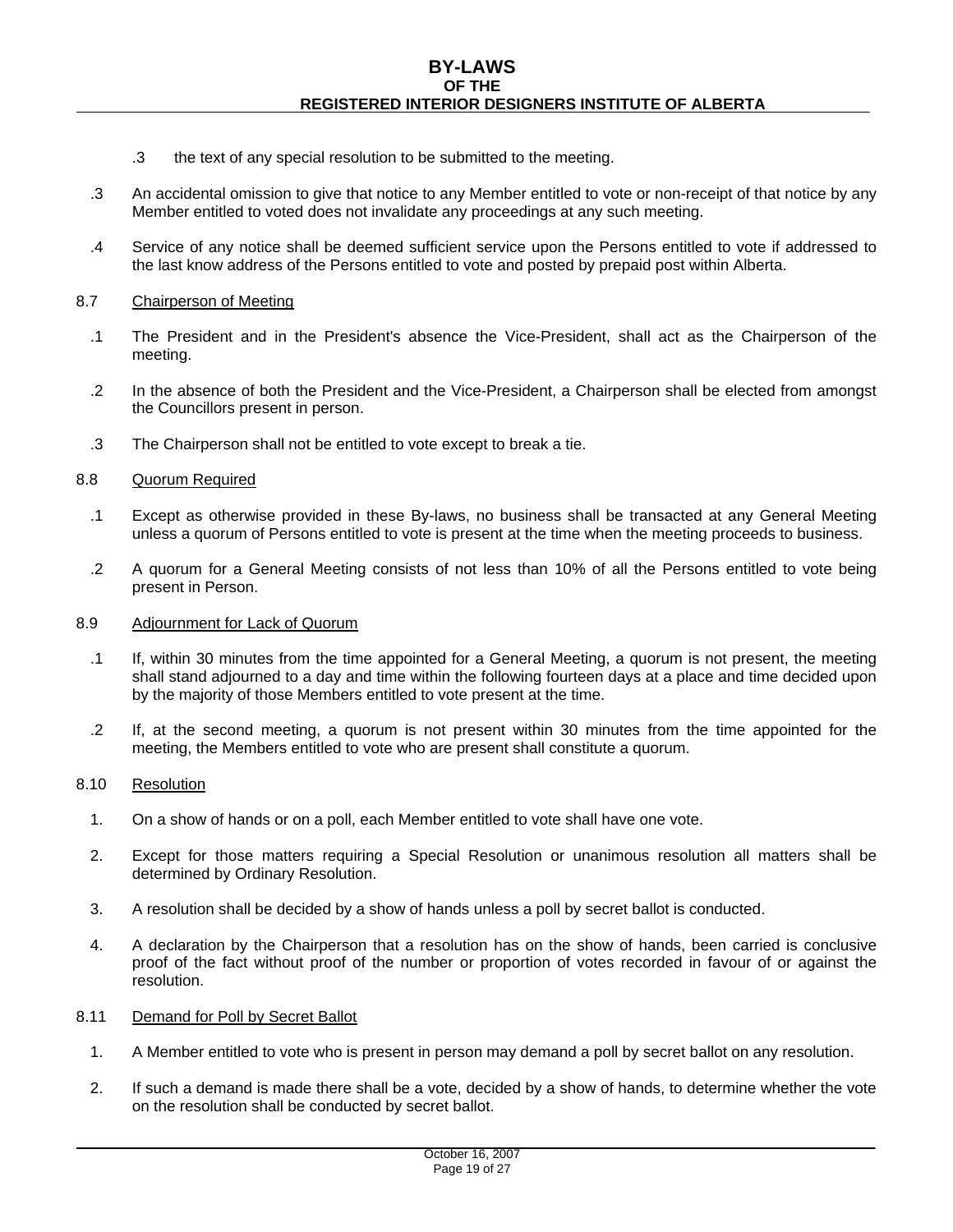- 3. If 25% or more of the Members entitled to vote, who are present in person, are in favour of a poll by secret ballot, then a resolution will be voted on by secret ballot.
- 4. A Member who demands a secret ballot may withdraw that demand and on the demand being withdrawn, the poll shall be taken by a show of hands.

#### 8.12 Method of Taking a Poll

- 1. A poll shall be taken by Members entitled to vote by writing on a ballot whether they are in favour of or against a particular motion.
- 2. The Chairperson and two scrutineers appointed by the Chairperson shall count the results of the poll.
- 3. The Chairperson shall advise the meeting of the number of votes in favour of the motion and the number of votes against the motion and such results of the poll declared by the Chairperson shall be deemed conclusive proof of the number of both recorded in favour of or against the motion.

#### 8.13 Forms of Voting

- 1. Proxy votes are not allowed.
- 2. Votes may be given in person, or by mail or any electronic format prescribed by Council. The ballot returned via mail or electronic format must bear the written signature of the Member eligible to vote.

#### 8.14 Ineligible if in Arrears

1. When, at the time of a General Meeting a Member is in arrears on any fees, dues or levies owing to the Association, that Member is ineligible to cast a vote at that meeting.

#### 8.15 Eligible if Fees Waived

.1 Notwithstanding the above, a Member shall be eligible to vote at a General Meeting if Council has waived the payment of all or part of that Member's fees, dues or levies of if Council has varied the time for payment for all or part of that Member's fees, dues or levies and if that Member is not in default of the waived fees or varied obligations as set out by Council.

## **PART 9 - MEETINGS OF THE COUNCIL**

## 9.1 Parliamentary Procedure

.1 All meetings of the Council shall be conducted according to the parliamentary rules of procedure as set out in the most current edition of Robert's Rules of Order except as otherwise provided for herein.

## 9.2 Convening of Meetings

.1 The President may at any time, and the Secretary upon the request of any 3 Councillors, convene a meeting of the Council at any place where a majority of Councillors agree.

## 9.3 Notice of Meeting

.1 Notice of the time, date and place of each meeting of the Council shall be give to each Councillor not less than 48 hours before the time when the meeting is to be held.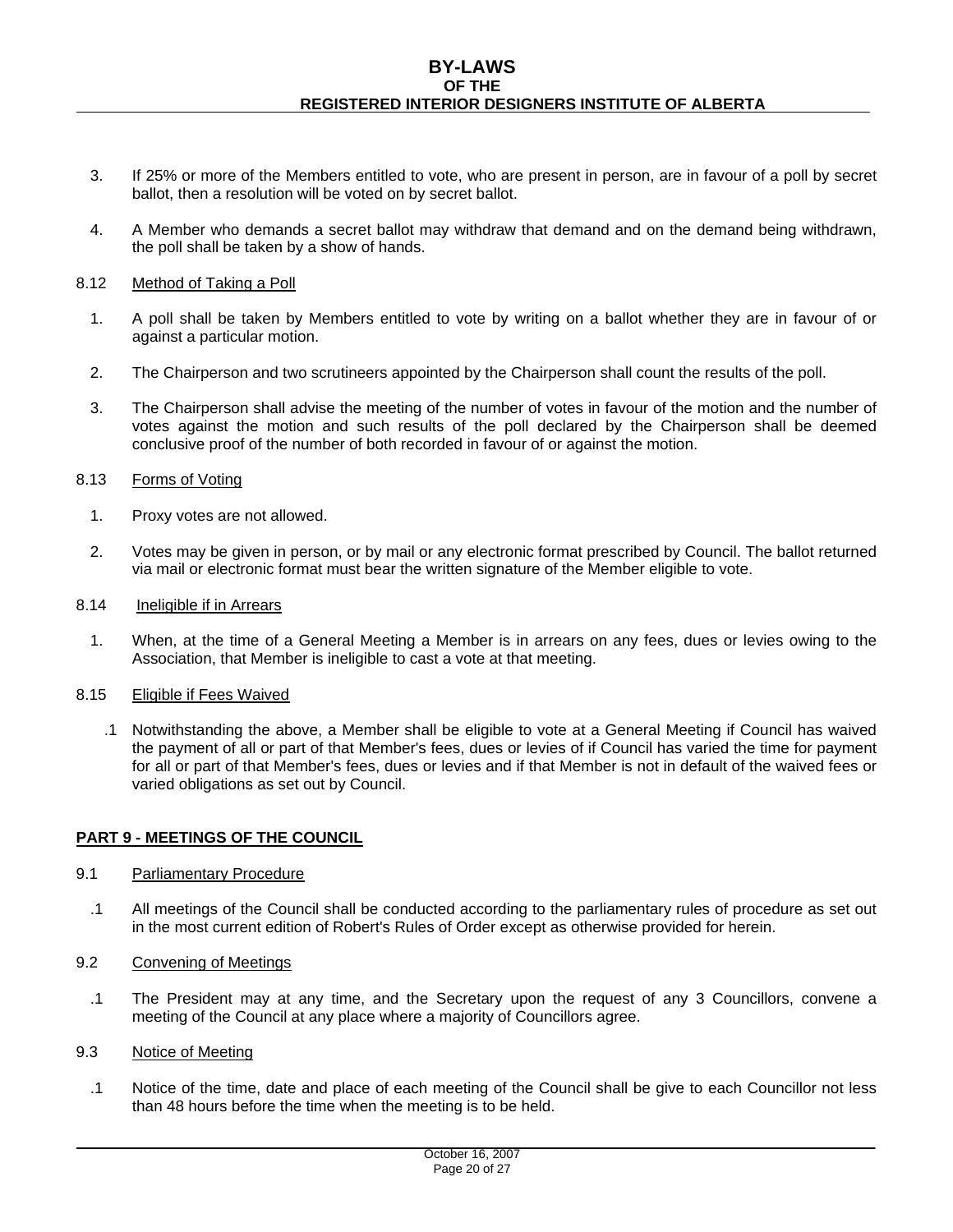## 9.4 Periodic Meetings Without Notice

- .1 The Council may appoint a regular time and place for its meetings.
- .2 A copy of any resolution by which it is determined to hold such periodic meetings shall be sent to each Councillor forthwith after it is passed, and forthwith to each Councillor who is subsequently elected or appointed.
- .3 No other notice is required for any such periodic meeting, except where the By-laws requires the purpose of the meeting or business to be transacted at the meeting to be specified.

#### 9.5 Waive Notice of Meeting

.1 Any Councillor may waive notice of a meeting before, during or after the meeting and such waiver shall be deemed the equivalent of receipt of due notice of the meeting.

#### 9.6 Adjourned Meeting

.1 If a meeting of the Council is adjourned, notice of the new meeting is not required of the time and place of the new meeting is announced at the time the original meeting is adjourned.

#### 9.7 Attendance at Council Meetings

- .1 All Members are entitled to attend Council meetings except for any part of a meeting that is held in camera.
- .2 All Members shall be entitled to make brief submissions respecting relevant matters during the portion of the agenda when new business is dealt with or when submissions are solicited by Council.
- .3 Notice of one's intent to attend a meeting shall be submitted in writing to head office at least seven days prior to the meeting.

## 9.8 Quorum

- .1 No business shall be transacted at any meeting of the Council unless a quorum of Councillors entitled to vote is present at the time when the meeting proceeds to business.
- .2 A quorum for a meeting of the Council consists of one-half or where 1/2 of the Council Members entitled to vote is not a whole number, the whole number that is closest to and greater than 1/2 of the Members of Council entitled to vote.

#### 9.9 Majority Vote

- .1 Matters considered at any meeting of the Council shall be decided by a majority of votes cast upon each matter.
- .2 The Chairperson shall have a vote on all matters.

## 9.10 Tie Vote

- .1 In cases of an equality of votes, the Chairperson, if the Chairperson is not the speaker, shall have an extra or deciding vote to break the tie.
- 9.11 Telephone Attendance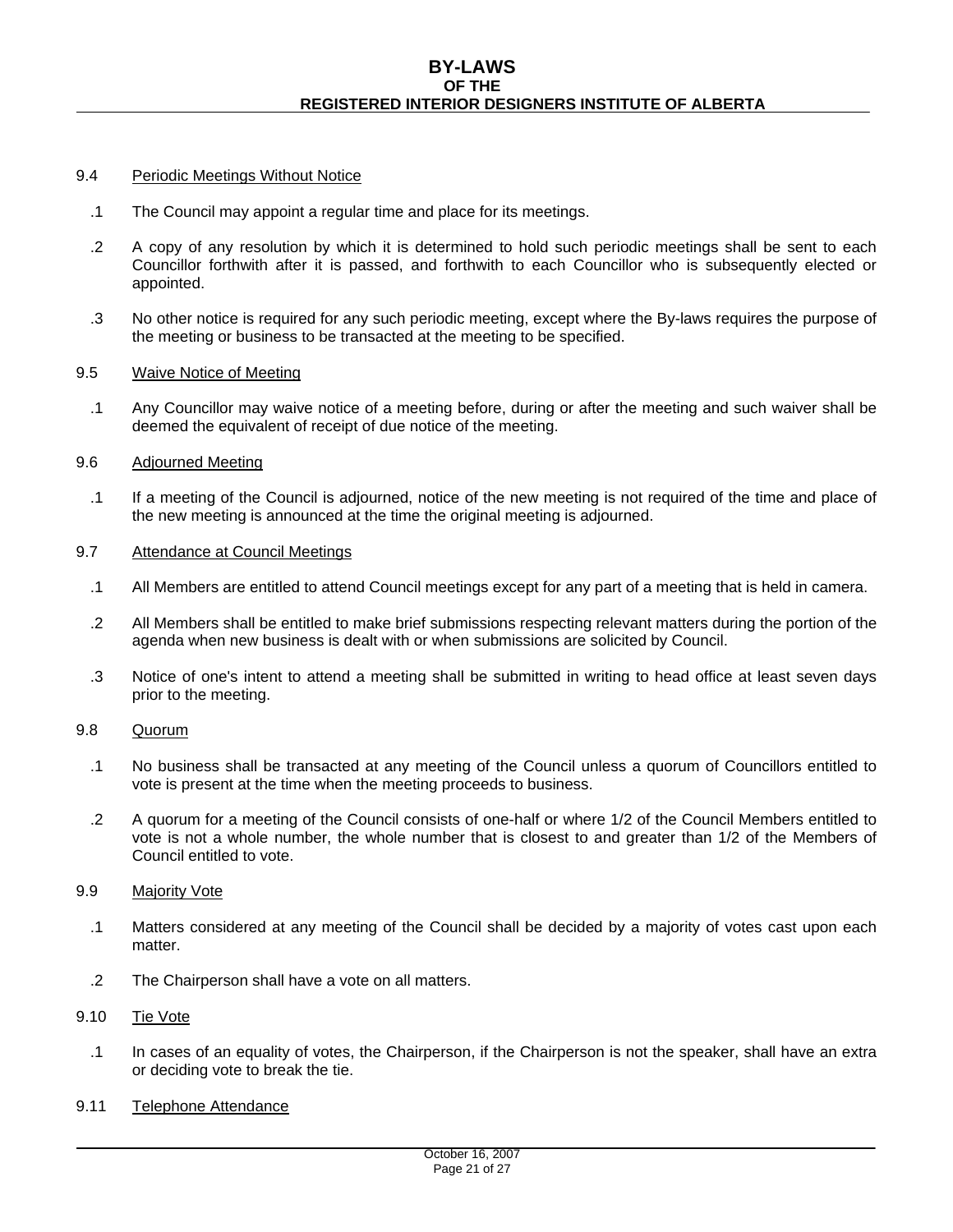- .1 When a Councillor is unable to attend a meeting in Person she may participate in the meeting by telephone, and a Councillor participating in a meeting by telephone shall be deemed to be present and shall be entitled to speak and vote at the meeting, and shall be counted as part of the quorum therefor.
- .2 The Councillor participating by telephone shall be counted as part of the quorum for only that part of the meeting during which the Councillor is in communication by telephone.

## 9.12 Resolution in Writing

.1 A resolution in writing signed by all of the Councillors entitled to vote without their meeting together shall be as valid as if it had been passed at a meeting of the Council duly called and held, and consent to such resolution may be evidenced by means of several documents in the same form each signed by one or more Councillors, or by means of telegram, telex, telecopier, computer or any other method of transmitting written material.

# **PART 10 - COMMITTEES**

- 10.1 Standing Committees
	- .1 Standing committees of the Association shall be established by Council to conduct such business and perform such duties as may from time to time be determined and shall report annually to Council.
	- .2 The following standing committees are established in the Association:
		- .1 Nominations Committee
		- .2 Registration Committee
		- .3 Practice Review Committee.
- 10.2 Nominations Committee
	- .1 The Nominations Committee shall consist of the Past-President, who shall act as chairperson, and two other Registered Members, Associate Members or Fellow Members, as appointed by Council.
	- .2 The Nominations Committee shall oversee the election of the Council for the upcoming year in accordance with Part 7 above.
	- .3 The Nominations Committee shall serve from the time of their appointment until their duties are discharged for the year in which they are appointed.
- 10.3 Registration Committee
	- .1 The Registration Committee is hereby established. All provisions herein are subject to the provisions of the Act whether or not any provisions of this By-law are expressly stated to be so subject.
	- .2 The Registration Committee shall be appointed by Council in accordance with the By-laws.
	- .3 The Association Registrar shall act as Chairperson.
	- .4 The Registration Committee shall meet at the call of the Registration Committee Chairperson.
	- .5 A quorum at a meeting of the Registration Committee is 3 Members.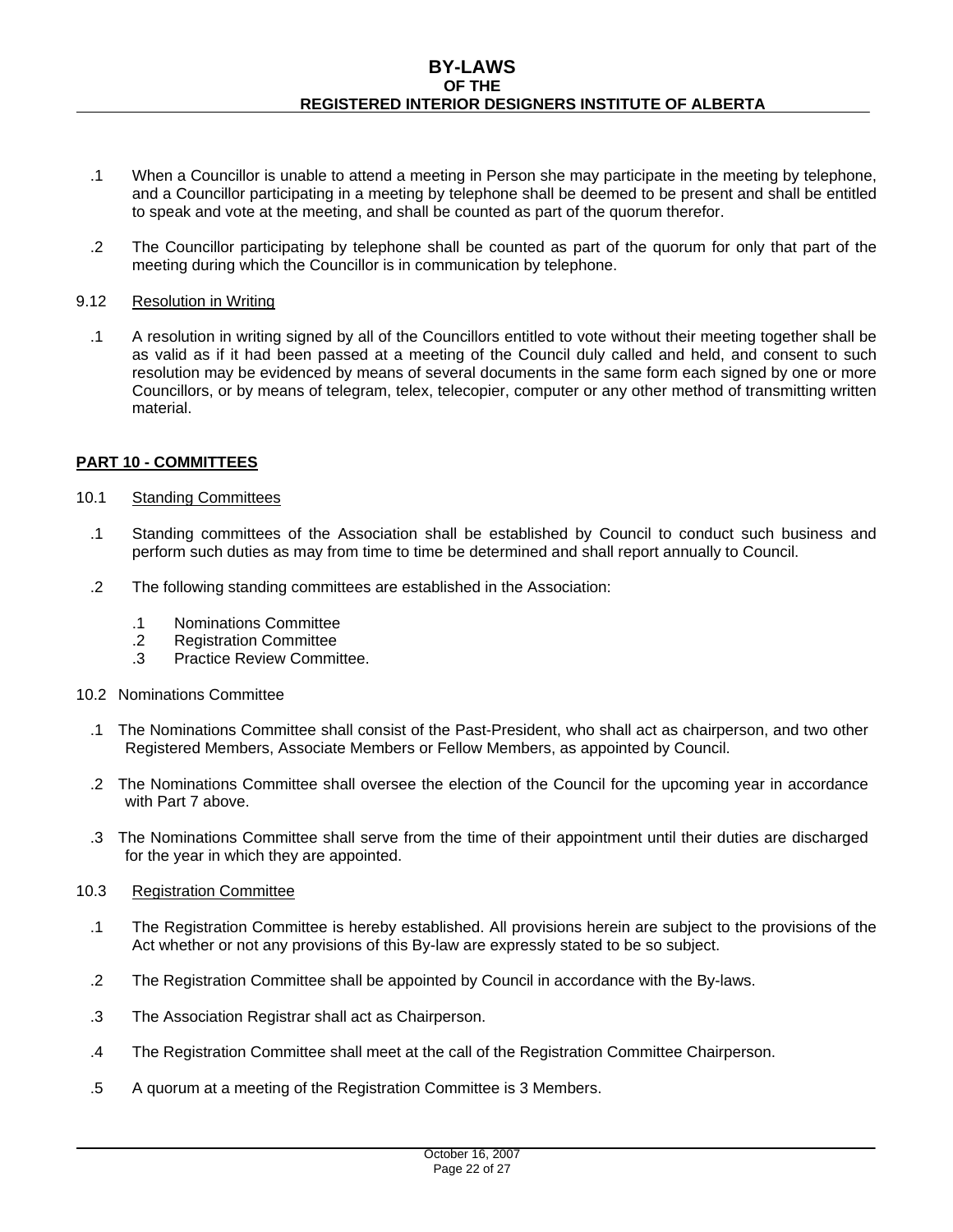# .7 Responsibilities

- .1 The Registration Committee shall consider applications from persons to become Members of the Association in accordance with the By-laws and may:
	- .i approve the registration,
	- .ii refuse to approve the registration, or
	- .iii defer approval until the applicant has completed the requirements of membership and/or fulfilled other requirements prescribed by Council.
- .2 The Registration Committee shall send a written notice of any decision made by it to the applicant.
- .3 On entering the name of a Person in the register of Members, the Association Registrar shall issue a certificate of registration to that Person.
- .4 If the decision made by the Registration Committee is to refuse the registration of the applicant, written reasons for the decision shall be sent to the applicant.

## .8 Appeals

- .1 An applicant whose application for registration is refused by the Registration Committee may, by written notice served on the Association Registrar within 30 days of receiving a notice of refusal and the reasons for it, appeal to the Council, and the notice of appeal shall set out the reasons why, in the applicant's opinion, the application for registration should be approved.
- .2 An applicant who appeals a decision of the Registration Committee:
	- .i shall be notified in writing by the Association Registrar of the date, place and time that the Council will hear the appeal, and
	- .ii is entitled to appear with counsel and make representations to Council when it hears the appeal.
- .5 A Member of the Registration Committee who is also a Member of Council may participate in the appeal but shall not vote on a decision of Council under this section and shall not be counted for the purposes of a quorum.
- .6 On hearing an appeal, the Council may make any decision the Registration Committee may make, and shall notify the applicant in writing of its decision.

# 10.4 Practice Review Committee

- .1 The Practice Review Committee is hereby established. All provisions herein are subject to the provisions of the Act whether or not any provisions of this By-law are expressly stated to be so subject.
- .2 The Practice Review Committee shall be appointed by Council in accordance with the By-laws.
- .3 The Association Vice-President shall act as Chairperson.
- .4 The Practice Review Committee shall meet at the call of the Practice Review Committee Chairperson.
- .5 A quorum at a meeting of the Registration Committee is 3 Members.
- .6 The Practice Review Committee may, on its own initiative, and shall, at the request of the Council, inquire into and report to and advise Council in respect to: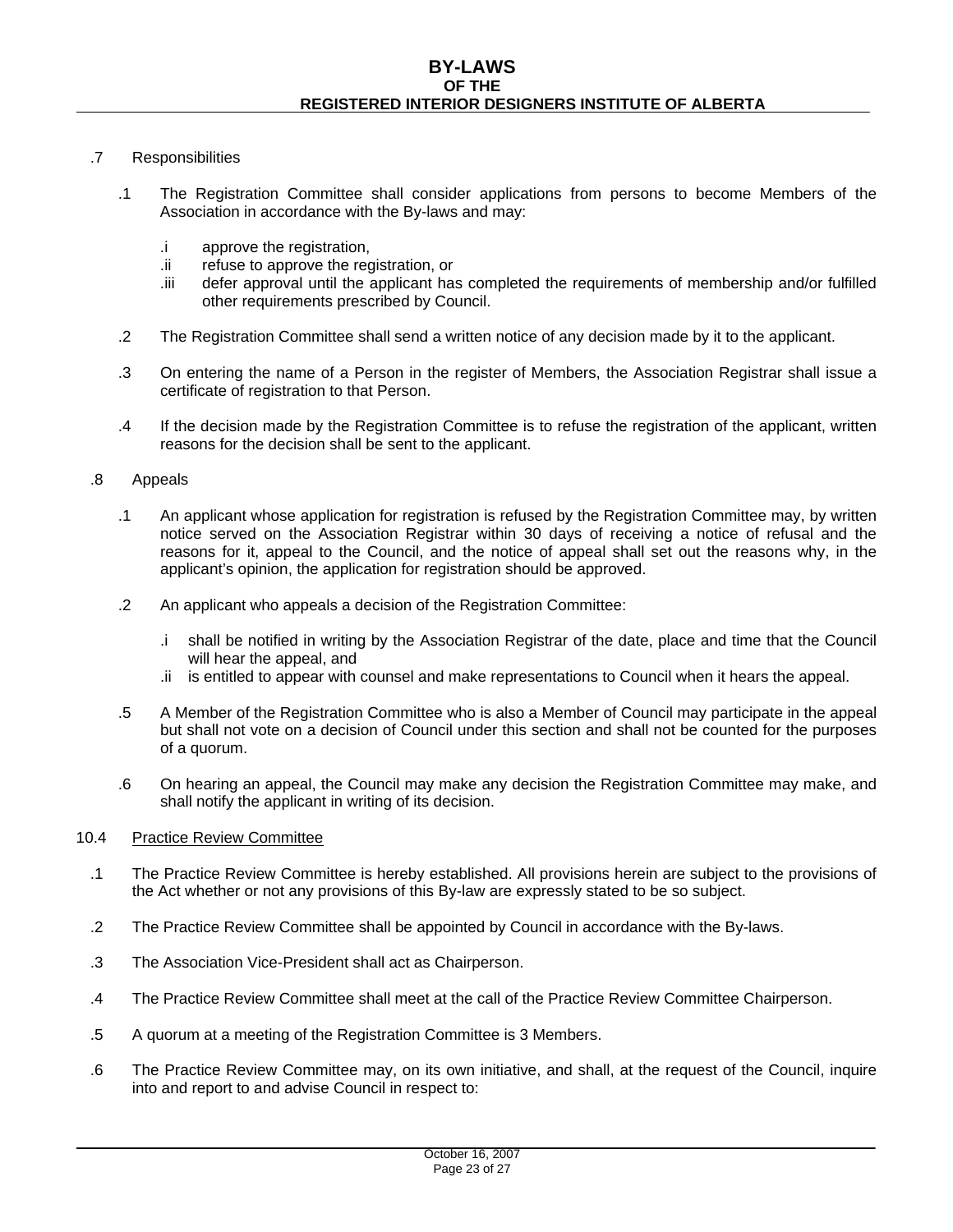- .1 the assessment and development of educational standards, examination, experience and continuing education requirements that are conditions precedent to registration in all categories of membership
- .2 the evaluation of desirable standards of competence of the practice of interior design generally
- .3 any other matters that Council from time to time considers necessary or appropriate in connection with the exercise of its powers and the performance of its duties in relation to the competence in the practice of interior design
- .4 the practice of interior design generally
- .5 the review of a Member's practice in the field of interior design following the receipt of a written complaint
- .6 recommendations regarding the said review of a Member's practice or any of the above noted items.
- .7 The Practice Review Committee shall give reasonable notice to a Member of its intention to conduct a review the said Member.
- .8 After each inquiry or review the Practice Review Committee shall:
	- .1 make a written report to Council on the inquiry or review and, where appropriate, on its decision
	- .2 make recommendations, together with reasons, to Council regarding the matter inquired into or reviewed
	- .3 make recommendations to the Member as to that Member's conduct in the practice of interior design, and/or
	- .4 if it is of the opinion that the conduct of the Member constitutes or may constitute either unskilled practice of the profession or professional misconduct, make recommendations regarding the discipline of that Member.
- .9 A complaint made to the Practice Review Committee shall be in writing and signed by the Complainant. The Practice Review Committee, with respect to hearings before it, and Council with respect to reviews by it, may order the investigated Person to pay the following costs:
	- .1 the fee payable to the lawyer advising the Practice Review Committee or Council at the hearing or review and the fee payable to the lawyer acting in a prosecutory role at the hearing or review
	- .2 the cost of recording the evidence and preparing transcripts
	- .3 the expenses of the Members constituting the Practice Review Committee including, without limitation, the per diem allowances of those Members
	- .4 any other expenses incurred by the Association that are incidental to the hearing or review.
- .10 Where the Council determines that a complaint is frivolous or vexatious, it may order the complainant to pay the following:
	- .1 the fee payable to the lawyer advising Council at any hearing held by the Council, and
	- .2 any other expenses incurred by the Association that are incidental to any hearing held by Council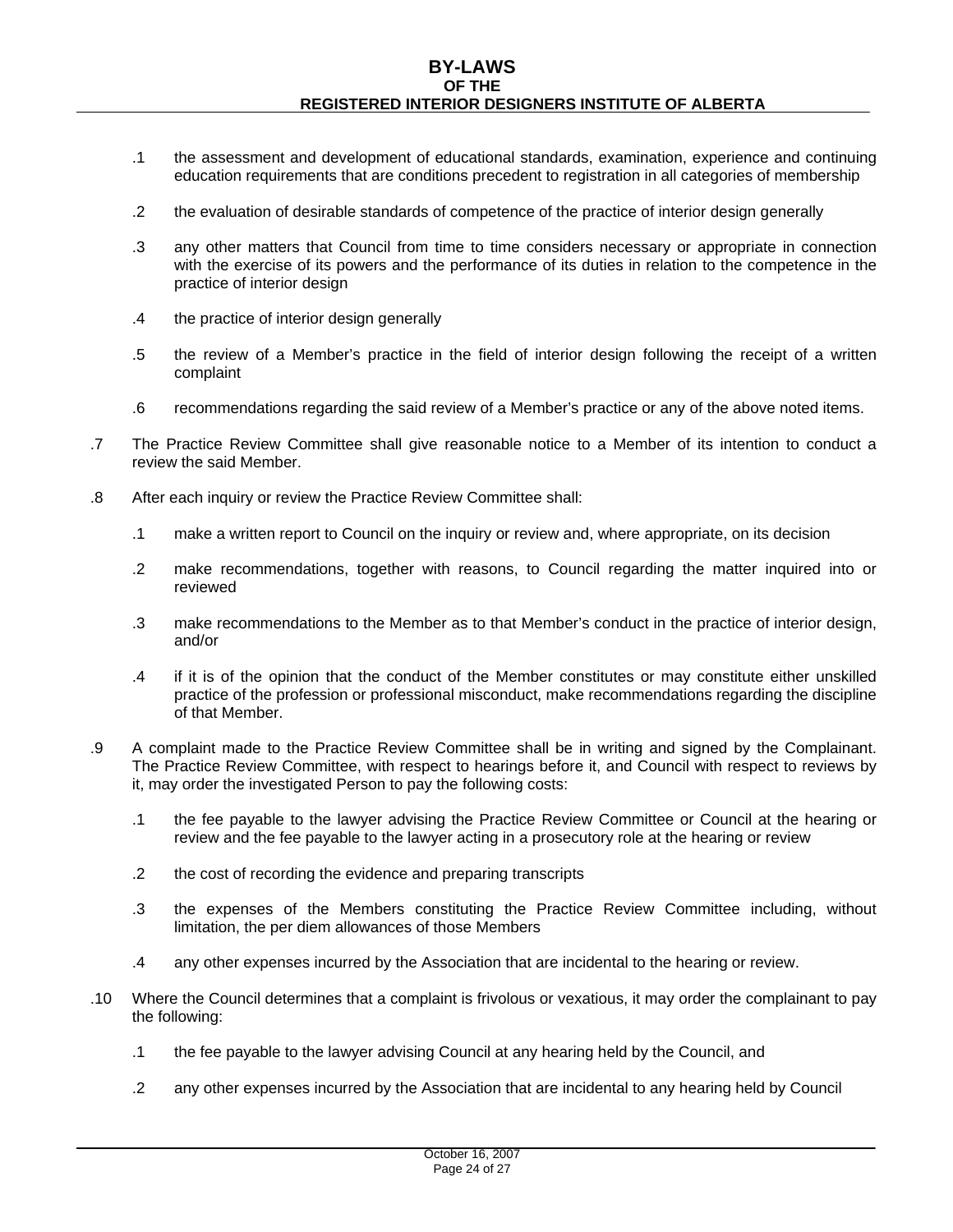- .11 The registration of a Member is cancelled or suspended when the decision to cancel or suspend the registration is made in accordance with the Act or the By-laws, and:
	- .1 The Registrar shall enter a memorandum of the cancellation or suspension of the registration in the appropriate register indicating:
		- .i the date of the cancellation or suspension
		- .ii the period of the suspension
		- .iii the nature of any finding
	- .2 If the registration of a Member is cancelled, the person whose registration is cancelled shall, on request, surrender to the Association Registrar all documents relating to the registration.
- .12 The Registrar shall not cancel the registration of a Member at the request of the Member unless the request for cancellation is approved by Council.
- .13 The Council shall direct the Registrar to cancel the registration of any Person that is entered in error in a register.
- .14 The Council may publish, in any manner it considers appropriate, notice of the suspension or cancellation of the registration of a registered Member.
- .15 If the registration of a Member has been suspended for a fixed period, the registration shall not be reinstated before the expiration of that period except by order of Council or a court of competent jurisdiction.
- 10.5 Special Committees
- .1 The Council may appoint special committees, and/or task forces from time to time as required.
- .2 The President of Council shall appoint a chairperson of all special committee so appointed, subject to the ratification by the Council, to serve for the duration of that committee's deliberations and submission of its report.
- .3 The Council shall determine the mandate and term of office of any special committee.

# **PART 11 - CHAPTERS**

- 11.1 Established by Council
	- .1 The Council may establish regionally based Chapters to facilitate:
		- .1 Communication between the Association and its Members
		- .2 Communication between individual Members
		- .3 Ongoing and special programs and projects
	- .2 A Chapter shall be established by a resolution of Council on its own initiative or upon the written request of a minimum of 6 Members who reside within a defined region and who are for Members in the Association.
- 11.2 Chapter Membership
	- .1 Each Chapter shall have a minimum of 6 Members.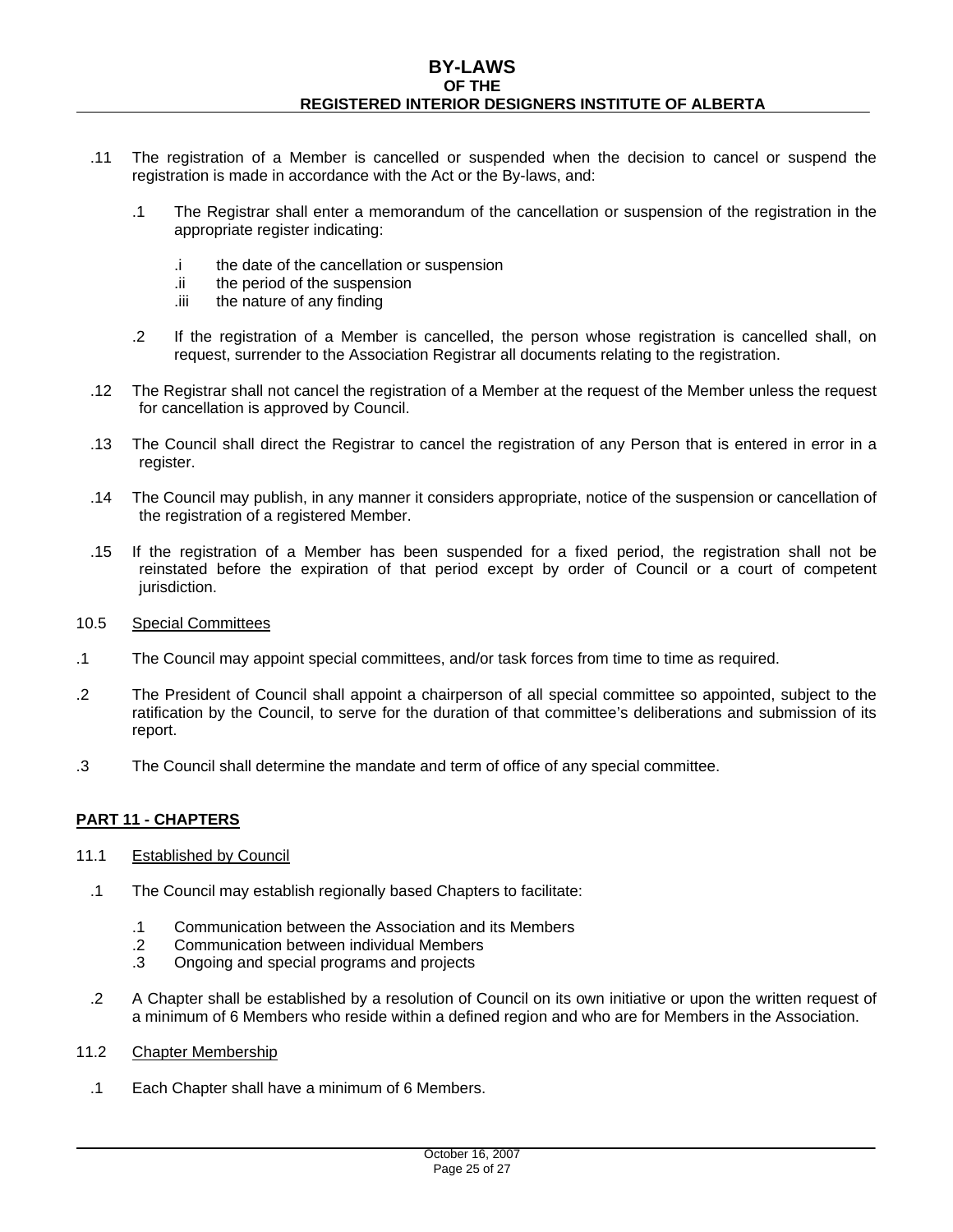## 11.3 Executive

- .1 A Chapter shall elect an executive annually, who shall oversee the operations of the Chapter.
- .2 All chapter executive members may be any Member of the Association with the exception of the Council liaison who shall be appointed by Council and who shall be a Registered Member, Associate Member or Fellow Member.

# **PART 12 - REMUNERATION AND BORROWING POWERS**

- 12.1 Remuneration
	- .1 No Councillor, Officer or Committee Member of the Association shall receive any remuneration unless they are also employees of the Association.
	- .2 Each Councillor, Officer or Committee Member shall be reimbursed for out of pocket expenses incurred by him or her in carrying out their duties on behalf of the Association to the extent that such expenses have been approved by the Council.
- 12.2 Borrowing
	- .1 The Association may borrow such funds as may be necessary for the proper running of the Association provided that such borrowing shall be approved by a majority of three/quarters (¾) of the Members entitled to vote at a duly called General Meeting.

# **PART 13 - AUDIT OF ACCOUNTS**

- 13.1 Audit of Accounts
	- .1 The Association shall, each year, appoint auditors to examine the accounts of the Association and to report to the Annual Meeting the findings of this audit.
	- .2 The remuneration of auditors of the Association shall be fixed by Council.

# **PART 14 - MISCELLANEOUS PROVISIONS**

- 14.1 Severable
	- .1 The provisions hereof shall be deemed independent and severable and the invalidity, in whole or in part, of any portion of this By-Law does not affect the validity of the remainder of the By-Law, which shall continue in full force and effect as if such invalid portion has never been included herein.
- 14.2 Amendment of By-laws
	- .1 These By-laws or any of them may be added to, amended or repealed in whole or in part when approved by a vote of at least three/quarters (3/4's) of Persons entitled to vote who are present and voting at a General Meeting.
- 14.3 Notices